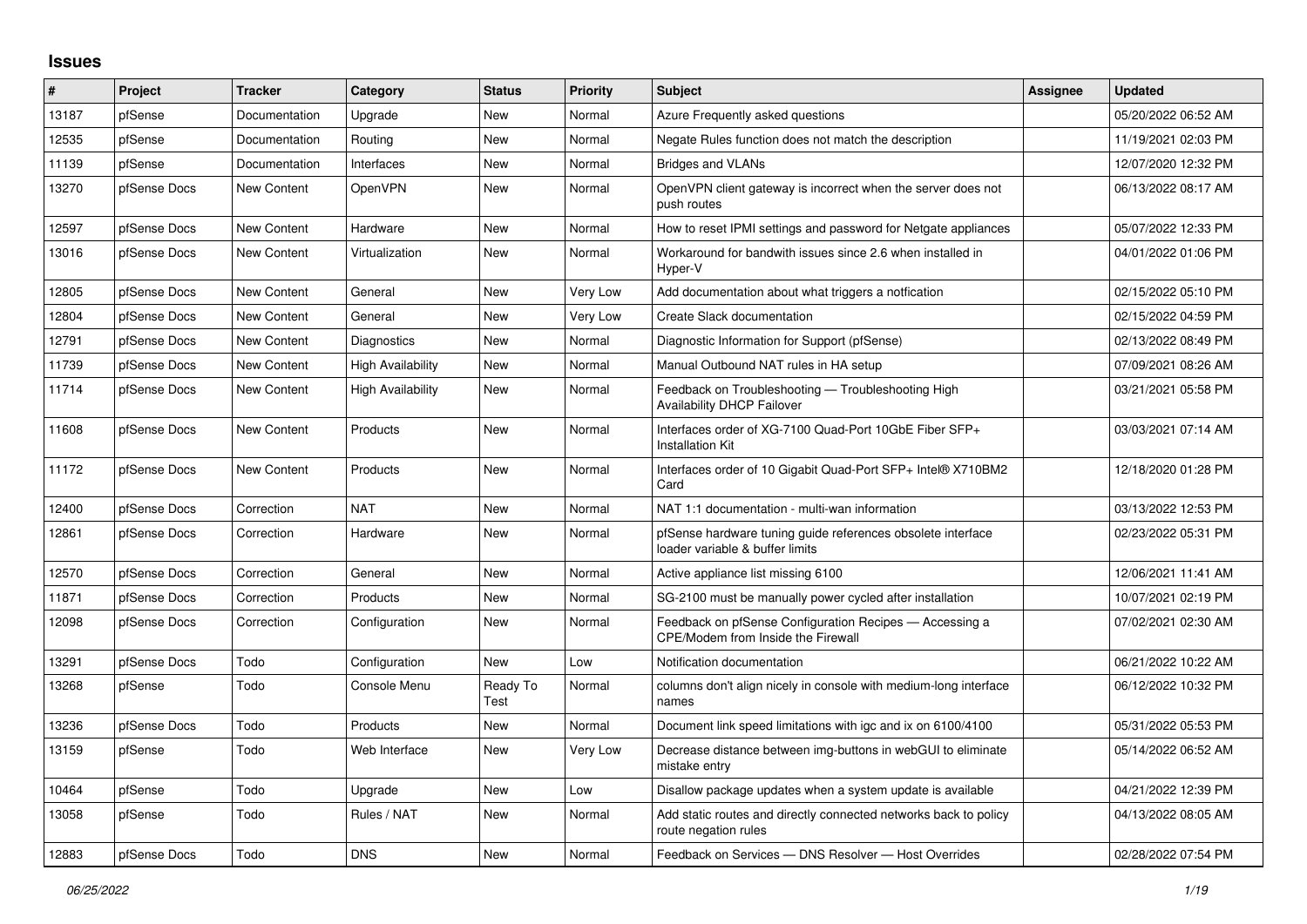| #     | Project          | <b>Tracker</b> | Category                 | <b>Status</b>                 | <b>Priority</b> | <b>Subject</b>                                                                                              | <b>Assignee</b> | <b>Updated</b>      |
|-------|------------------|----------------|--------------------------|-------------------------------|-----------------|-------------------------------------------------------------------------------------------------------------|-----------------|---------------------|
| 12806 | pfSense Packages | Todo           | node exporter            | New                           | Normal          | Update node exporter to 1.3.1                                                                               |                 | 02/15/2022 05:26 PM |
| 12787 | pfSense Docs     | Todo           | <b>IPsec</b>             | New                           | Normal          | Feedback on pfSense Configuration Recipes - Routing Internet<br>Traffic Through a Site-to-Site IPsec Tunnel |                 | 02/11/2022 11:28 PM |
| 12770 | pfSense Docs     | Todo           | <b>Firewall Rules</b>    | New                           | Normal          | Feedback on Firewall — Configuring firewall rules                                                           |                 | 02/07/2022 07:43 PM |
| 12243 | pfSense          | Todo           | Package System           | New                           | Normal          | Implement "``plugin_interfaces()`"                                                                          |                 | 02/07/2022 03:50 AM |
| 12717 | pfSense Packages | Todo           | Squid                    | New                           | Normal          | Squid 5.x Branch                                                                                            |                 | 01/25/2022 06:24 PM |
| 12659 | pfSense Docs     | Todo           | Hardware                 | New                           | Normal          | Feedback on Hardware - Hardware Tuning and Troubleshooting<br>- Flow Control for ix                         |                 | 01/16/2022 10:22 AM |
| 12457 | pfSense Docs     | Todo           | Packages                 | New                           | Very Low        | Add UPS Configuration Recipes for apcupsd and nut UPS<br>Packages with Common Brand Units                   |                 | 10/18/2021 08:37 AM |
| 12461 | pfSense Docs     | Todo           | Hardware                 | <b>New</b>                    | Normal          | Improve macOS Serial Command Instructions                                                                   |                 | 10/15/2021 03:47 PM |
| 12459 | pfSense          | Todo           | Virtual IP Addresses     | New                           | Normal          | Add IP Alias subnet input validation                                                                        |                 | 10/15/2021 09:35 AM |
| 12162 | pfSense Docs     | Todo           | Products                 | New                           | Normal          | Add "usb reset" as possible solution for non-booting flash drives<br>on the SG-1100                         |                 | 10/07/2021 02:19 PM |
| 12427 | pfSense Packages | Todo           | haproxy                  | New                           | Normal          | ha-proxy: action order in the GUI is not keeped in the resulting<br>ha-proxy configuration                  |                 | 10/06/2021 07:02 AM |
| 12411 | pfSense Docs     | Todo           | <b>High Availability</b> | New                           | Normal          | Feedback on High Availability - pfSense XML-RPC Config Sync<br>Overview                                     |                 | 09/29/2021 10:39 AM |
| 12402 | pfSense Docs     | Todo           | Configuration            | New                           | Normal          | Feedback on Configuration - Advanced Configuration Options<br>- Notifications                               |                 | 09/24/2021 12:46 AM |
| 12395 | pfSense Docs     | Todo           | Packages                 | New                           | Normal          | Feedback on Packages - FRR Package - Border Gateway<br>Protocol - BGP Required Information                  |                 | 09/21/2021 04:32 PM |
| 12367 | pfSense          | Todo           | Installer                | New                           | Normal          | ZFS: Do not show memstick disk on target list                                                               |                 | 09/13/2021 07:37 AM |
| 12268 | pfSense Docs     | Todo           | <b>Firewall Rules</b>    | <b>New</b>                    | Normal          | Feedback on Firewall - Aliases                                                                              |                 | 08/17/2021 12:55 AM |
| 12176 | pfSense          | Todo           | Interfaces               | <b>Pull Request</b><br>Review | Normal          | Hide WireGuard interfaces on appropriate pages                                                              |                 | 08/11/2021 12:52 AM |
| 12237 | pfSense Docs     | Todo           | Hardware                 | New                           | Normal          | Feedback on Hardware - Hardware Tuning and Troubleshooting                                                  |                 | 08/10/2021 03:13 AM |
| 12214 | pfSense Docs     | Todo           | General                  | New                           | Low             | Connect to WebGui.                                                                                          |                 | 08/05/2021 04:39 AM |
| 12063 | pfSense Docs     | Todo           | <b>Dynamic DNS</b>       | New                           | Normal          | Feedback on Services - Dynamic DNS - Configuring RFC<br>2136 Dynamic DNS updates                            |                 | 06/18/2021 06:24 PM |
| 12025 | pfSense          | Todo           | Web Interface            | New                           | Very Low        | Add 1:1 Validation to Notify Someone They are 1:1 NAT'ing an<br>Interface Address                           |                 | 06/11/2021 10:05 AM |
| 11944 | pfSense Docs     | Todo           | Packages                 | New                           | Normal          | Feedback on Packages - FRR Package - Bidirectional<br><b>Forwarding Detection</b>                           |                 | 05/21/2021 12:57 AM |
| 6647  | pfSense          | Todo           | Web Interface            | New                           | Very Low        | <b>Enable Additional Security Headers</b>                                                                   |                 | 05/14/2021 01:09 AM |
| 11280 | pfSense          | Todo           | WireGuard                | New                           | Normal          | Add WireGuard to ALTQ list                                                                                  |                 | 04/27/2021 12:32 PM |
| 11648 | pfSense Docs     | Todo           | Packages                 | New                           | Normal          | Feedback on Packages - AWS VPC Wizard - pfSense Plus<br><b>Configuration Details</b>                        |                 | 03/10/2021 06:30 AM |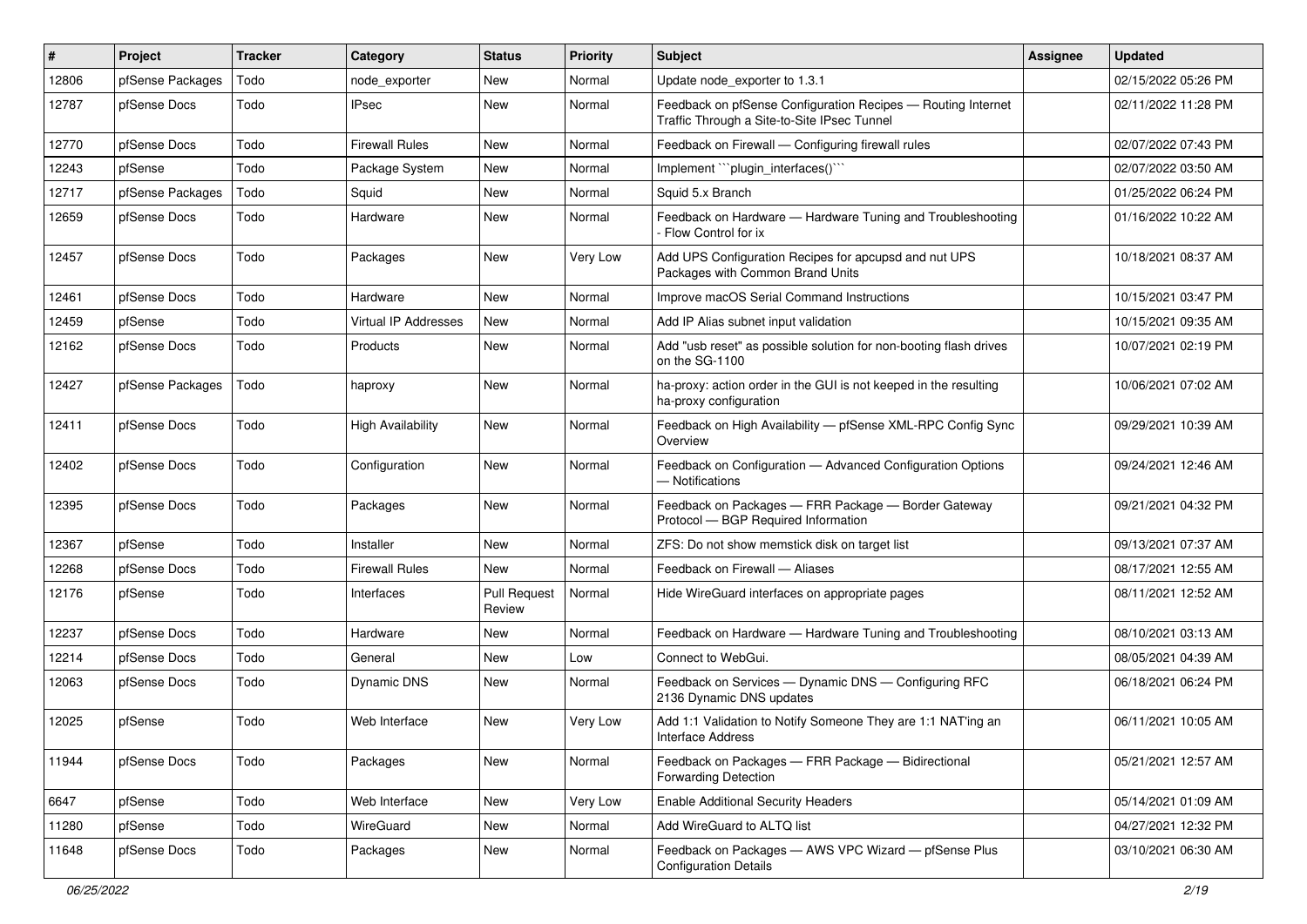| #     | Project          | <b>Tracker</b> | Category                     | <b>Status</b>                 | <b>Priority</b> | Subject                                                                 | <b>Assignee</b> | <b>Updated</b>      |
|-------|------------------|----------------|------------------------------|-------------------------------|-----------------|-------------------------------------------------------------------------|-----------------|---------------------|
| 11622 | pfSense Docs     | Todo           | <b>IPsec</b>                 | New                           | Normal          | Update pfSense VPC VPN Configuration Wizard docs                        |                 | 03/04/2021 09:36 AM |
| 11508 | pfSense          | Todo           | Web Interface                | <b>Pull Request</b><br>Review | Low             | Update SimplePie to to v1.5.6                                           |                 | 02/23/2021 07:23 AM |
| 8743  | pfSense          | Todo           | Gateways                     | New                           | Low             | Gateway Groups page should list gateways in tier order                  |                 | 08/14/2019 12:16 PM |
| 7385  | pfSense          | Todo           | Web Interface                | New                           | Normal          | Sanitize PHP includes                                                   |                 | 08/13/2019 03:22 PM |
| 6332  | pfSense          | Todo           | Web Interface                | New                           | Normal          | Upgrade encryption options to cover current range of<br>recommendations |                 | 08/13/2019 02:34 PM |
| 6501  | pfSense          | Todo           | Web Interface                | New                           | Normal          | Tightening up subnet expansion                                          |                 | 08/13/2019 01:23 PM |
| 5902  | pfSense          | Todo           | Configuration<br>Backend     | New                           | Normal          | Use a common place for default values                                   |                 | 08/13/2019 12:53 PM |
| 1940  | pfSense          | Todo           | Logging                      | New                           | Normal          | Integrate rSyslogd                                                      |                 | 07/06/2018 02:11 PM |
| 8270  | pfSense          | Todo           | Web Interface                | New                           | Very Low        | Fix grammatically erroneous repetition                                  |                 | 01/11/2018 08:19 AM |
| 7411  | pfSense Packages | Todo           | ladvd                        | New                           | Low             | LADVD Devices not wide enough                                           |                 | 10/22/2017 05:04 AM |
| 6390  | pfSense          | Todo           | Dashboard                    | New                           | Low             | Autoscale from Traffic Graph not correct size (big graphs)              |                 | 05/23/2016 01:38 PM |
| 33    | pfSense          | Todo           | User Manager /<br>Privileges | New                           | Normal          | L2TP users integration with user manager                                |                 | 02/06/2016 04:53 AM |
| 32    | pfSense          | Todo           | User Manager /<br>Privileges | New                           | Normal          | PPPoE Server users integration with user manager                        |                 | 02/06/2016 04:53 AM |
| 5445  | pfSense          | Todo           | Web Interface                | New                           | Normal          | Improve banner for "background activity"                                |                 | 02/06/2016 04:43 AM |
| 2099  | pfSense          | Todo           | CARP                         | New                           | Normal          | Remove "queue" from CARP traffic                                        |                 | 01/19/2012 10:59 AM |
| 1521  | pfSense          | Todo           | Routing                      | <b>New</b>                    | Normal          | Investigate FreeBSD route metric support for future versions            |                 | 05/12/2011 11:28 AM |
| 13296 | pfSense          | Feature        | DHCP (IPv6)                  | New                           | Normal          | Add support for DHCP6 OPTION_PD_EXCLUDE (RFC 6603)                      |                 | 06/24/2022 10:10 PM |
| 13297 | pfSense          | Feature        | Routing                      | New                           | Normal          | Support for Gateway Groups as Static Route destinations                 |                 | 06/24/2022 07:41 AM |
| 12466 | pfSense          | Feature        | OpenVPN                      | New                           | Very Low        | Option to Disable Renegotiation timer in OpenVPN Server                 |                 | 06/24/2022 07:16 AM |
| 13294 | pfSense          | Feature        | Gateways                     | New                           | Low             | Change gateway name                                                     |                 | 06/22/2022 06:07 PM |
| 13293 | pfSense          | Feature        | <b>OpenVPN</b>               | New                           | Normal          | Option to set auth-gen-token in OpenVPN GUI                             |                 | 06/21/2022 02:35 PM |
| 13292 | pfSense Packages | Feature        | ACME                         | New                           | Normal          | Separator                                                               |                 | 06/21/2022 12:06 PM |
| 13287 | pfSense          | Feature        | Configuration<br>Backend     | New                           | Normal          | Encode OpenVPN Custom Options                                           |                 | 06/20/2022 10:33 AM |
| 13256 | pfSense          | Feature        | DHCP (IPv4)                  | New                           | Normal          | Better handling of duplicate IPs in static DHCP assignments             |                 | 06/11/2022 04:51 PM |
| 13264 | pfSense          | Feature        | <b>IPsec</b>                 | New                           | Normal          | IPSec Phase2 select multiple PFS key groups                             |                 | 06/10/2022 04:29 PM |
| 10446 | pfSense          | Feature        | Rules / NAT                  | New                           | Very Low        | VIP address is not shown in firewall rules                              |                 | 06/09/2022 02:07 PM |
| 13260 | pfSense          | Feature        | Authentication               | New                           | Normal          | Add support for OpenVPN static-challenge                                |                 | 06/09/2022 02:04 PM |
| 13246 | pfSense Packages | Feature        | iperf                        | New                           | Normal          | iperf3 service controls do not work                                     |                 | 06/05/2022 06:51 PM |
| 13244 | pfSense          | Feature        | Web Interface                | New                           | Normal          | Add help text under Timezone settings in the GUI                        |                 | 06/03/2022 01:00 PM |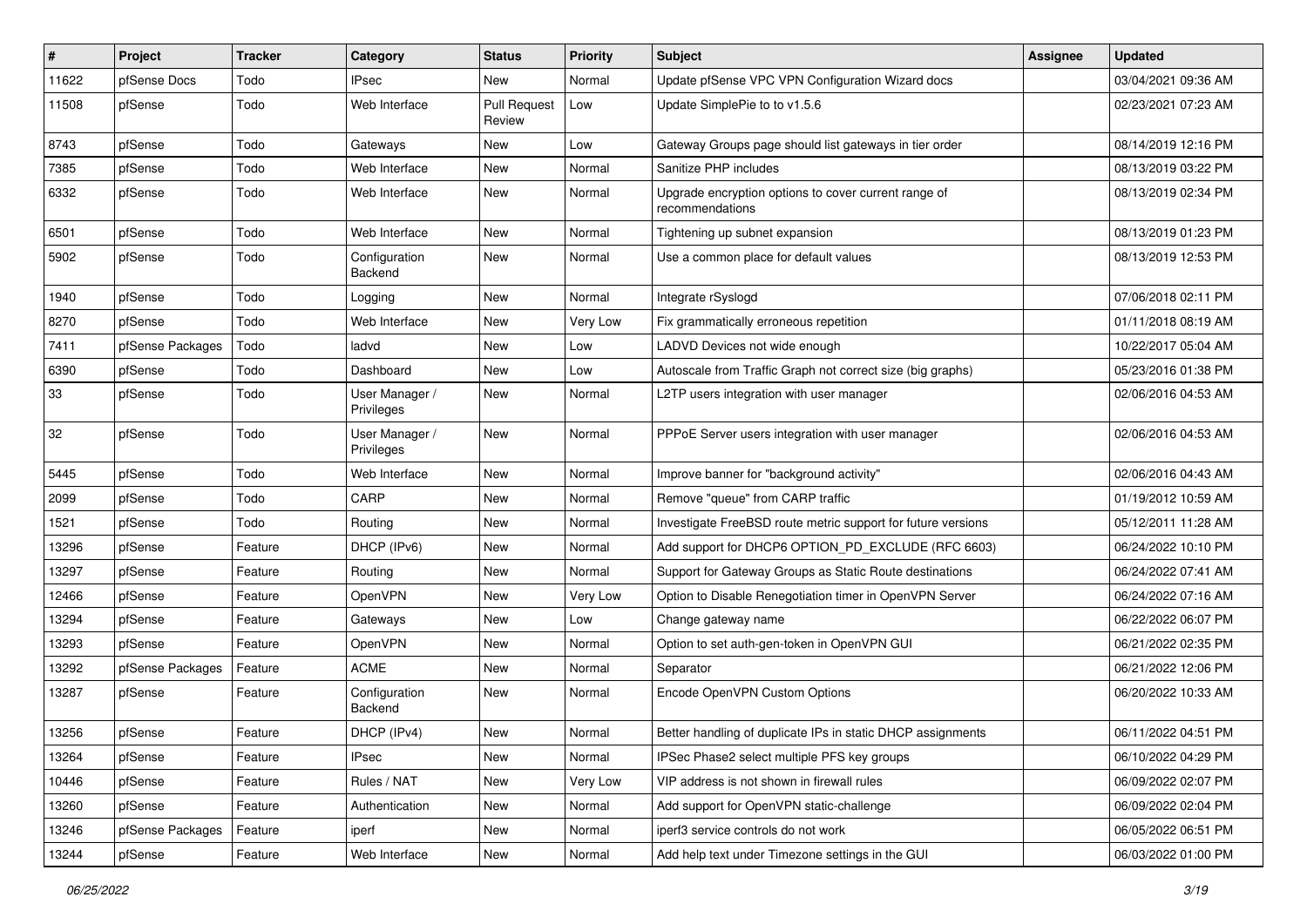| $\vert$ # | Project          | <b>Tracker</b> | Category               | <b>Status</b>                 | Priority | <b>Subject</b>                                                                                     | <b>Assignee</b> | <b>Updated</b>      |
|-----------|------------------|----------------|------------------------|-------------------------------|----------|----------------------------------------------------------------------------------------------------|-----------------|---------------------|
| 13242     | pfSense          | Feature        | Gateway Monitoring     | New                           | Normal   | Enhancements to static route creation/deletion for dpinger<br>monitor IPs                          |                 | 06/03/2022 11:20 AM |
| 10818     | pfSense Packages | Feature        | New Package<br>Request | <b>New</b>                    | Normal   | <b>UDP Broadcast Relay</b>                                                                         |                 | 05/31/2022 02:13 AM |
| 12534     | pfSense Plus     | Feature        | Hardware / Drivers     | <b>New</b>                    | Normal   | Generate a ISO Image for Remote Restore of pfSense Plus on<br>the XG-1537 and 1541 units with IPMI |                 | 05/30/2022 10:28 AM |
| 8173      | pfSense          | Feature        | Interfaces             | New                           | Normal   | dhcp6c - RAW Options                                                                               |                 | 05/29/2022 05:34 PM |
| 12658     | pfSense Packages | Feature        | darkstat               | New                           | Normal   | Adding prometheus metrics to darkstat                                                              |                 | 05/27/2022 09:44 PM |
| 13227     | pfSense          | Feature        | <b>IPsec</b>           | New                           | High     | Enable IPSec Virtual IP Pool assignment by Radius for Mobile<br>Users - SIMPLE FIX                 |                 | 05/27/2022 10:15 AM |
| 13220     | pfSense          | Feature        | Captive Portal         | New                           | Very Low | Voucher per-roll bandwidth restrictions and traffic quotas                                         |                 | 05/26/2022 08:16 AM |
| 13219     | pfSense          | Feature        | Captive Portal         | New                           | Very Low | Enable/Disable single voucher roll                                                                 |                 | 05/26/2022 08:14 AM |
| 9536      | pfSense          | Feature        | DHCP (IPv6)            | <b>New</b>                    | Normal   | Support dynamic prefix in DHCPv6 Server                                                            |                 | 05/25/2022 04:27 AM |
| 13207     | pfSense Packages | Feature        | pfBlockerNG            | New                           | Normal   | The feed column on the Alerts page is confusing                                                    |                 | 05/24/2022 04:56 AM |
| 13201     | pfSense Packages | Feature        | pfBlockerNG            | <b>New</b>                    | Normal   | Add FireHol Security IP Feeds                                                                      |                 | 05/23/2022 06:34 AM |
| 13200     | pfSense Packages | Feature        | pfBlockerNG            | <b>New</b>                    | Normal   | Custom DNS Servers for Alert settings                                                              |                 | 05/23/2022 06:16 AM |
| 13196     | pfSense Packages | Feature        | pfBlockerNG            | New                           | Normal   | remove NoVirusThanks feed                                                                          |                 | 05/23/2022 06:05 AM |
| 13198     | pfSense Packages | Feature        | pfBlockerNG            | <b>New</b>                    | Normal   | Dark Theme Styling issues - Alerts White bar                                                       |                 | 05/23/2022 06:05 AM |
| 13199     | pfSense Packages | Feature        | pfBlockerNG            | <b>New</b>                    | Normal   | Feed groups should not have the first listing in the group bar                                     |                 | 05/23/2022 06:03 AM |
| 13197     | pfSense Packages | Feature        | pfBlockerNG            | New                           | Normal   | Put a Single donation link and a proper patreon lin in the<br>pfBlocker Support Banner / Widget    |                 | 05/23/2022 05:35 AM |
| 13195     | pfSense Packages | Feature        | pfBlockerNG            | <b>New</b>                    | Normal   | Dedicated website for Feed mangement - Community Driven                                            |                 | 05/23/2022 05:22 AM |
| 12546     | pfSense Plus     | Feature        | Authentication         | <b>New</b>                    | Normal   | Add 2FA Support to pfSense Plus Local Database Authentication                                      |                 | 05/20/2022 11:40 AM |
| 12768     | pfSense          | Feature        | Upgrade                | <b>New</b>                    | Normal   | pfSense-repo: Make sure default config file exists                                                 |                 | 05/17/2022 02:32 PM |
| 13124     | pfSense          | Feature        | Web Interface          | <b>Pull Request</b><br>Review | Normal   | Option to wait for interface selection before displaying firewall<br>rules                         |                 | 05/17/2022 02:15 PM |
| 13179     | pfSense Packages | Feature        | pfBlockerNG            | <b>New</b>                    | High     | Search based on CIDR                                                                               |                 | 05/17/2022 09:45 AM |
| 13168     | pfSense          | Feature        | Dashboard              | <b>New</b>                    | Low      | Multiple Dashboard views for a single user                                                         |                 | 05/16/2022 07:53 AM |
| 13165     | pfSense          | Feature        | Dashboard              | <b>Pull Request</b><br>Review | Normal   | Feat: live update for Services dashboard widget                                                    |                 | 05/15/2022 01:48 AM |
| 13161     | pfSense          | Feature        | Web Interface          | New                           | Very Low | FLASH PORT'S LED button, to help quickly find port that need to<br>be connected to patch&cable     |                 | 05/14/2022 06:35 AM |
| 13160     | pfSense Packages | Feature        | Status Monitoring      | <b>Pull Request</b><br>Review | Normal   | Option to sort monitoring graph views                                                              |                 | 05/13/2022 12:06 PM |
| 13138     | pfSense Packages | Feature        | pfBlockerNG            | <b>New</b>                    | Normal   | DNS over HTTPS/TLS Blocking should be removed from<br>SafeSearch                                   |                 | 05/07/2022 02:52 AM |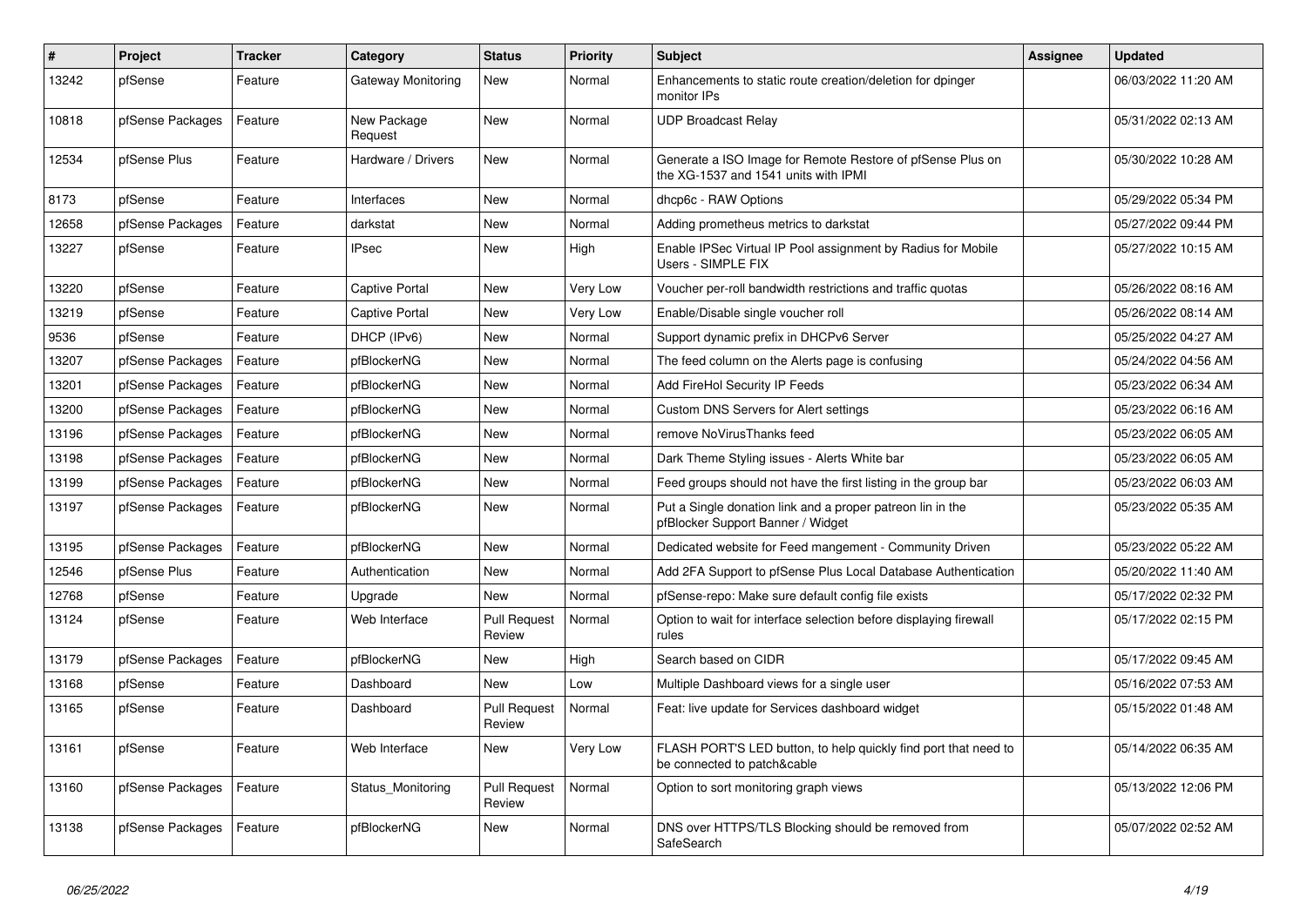| $\vert$ # | Project          | <b>Tracker</b> | Category                | <b>Status</b>                 | <b>Priority</b> | Subject                                                                                     | <b>Assignee</b> | <b>Updated</b>      |
|-----------|------------------|----------------|-------------------------|-------------------------------|-----------------|---------------------------------------------------------------------------------------------|-----------------|---------------------|
| 13137     | pfSense Packages | Feature        | pfBlockerNG             | New                           | Normal          | ckuethe/doh-blocklist.txt add to DoH feeds                                                  |                 | 05/07/2022 02:39 AM |
| 13136     | pfSense Packages | Feature        | pfBlockerNG             | New                           | Normal          | Add crypt0rr DNS-over-HTTPS (DOH) provider list feeds                                       |                 | 05/07/2022 02:27 AM |
| 13063     | pfSense Packages | Feature        | Cellular                | <b>Pull Request</b><br>Review | Normal          | Cellular package shall support more modems and NMEA port                                    |                 | 05/06/2022 02:38 PM |
| 13091     | pfSense          | Feature        | <b>OpenVPN</b>          | New                           | Normal          | RFE: Ability to specify the order of OpenVPN Authentication<br>servers                      |                 | 04/22/2022 04:30 PM |
| 10796     | pfSense Packages | Feature        | Cellular                | Feedback                      | Normal          | Huawei ME909u-521 support                                                                   |                 | 04/21/2022 12:40 PM |
| 9916      | pfSense Packages | Feature        | <b>BIND</b>             | Feedback                      | Normal          | Check allow-transfer in custom option when the zone is slave                                |                 | 04/21/2022 12:40 PM |
| 9762      | pfSense Packages | Feature        | Squid                   | Feedback                      | Normal          | Squid Reverse Proxy Change redir domain(s) to use regex                                     |                 | 04/21/2022 12:40 PM |
| 10909     | pfSense Packages | Feature        | <b>PIMD</b>             | New                           | Normal          | #define MAXVIFS 32 to 64                                                                    |                 | 04/21/2022 12:39 PM |
| 10297     | pfSense Packages | Feature        | FreeRADIUS              | Assigned                      | Normal          | IPv6 user attributes                                                                        |                 | 04/21/2022 12:39 PM |
| 9544      | pfSense          | Feature        | Routing                 | New                           | Normal          | Enable RADIX MPATH                                                                          |                 | 04/21/2022 12:39 PM |
| 9165      | pfSense          | Feature        | Authentication          | New                           | Normal          | only IPs can be added to sshguard whitelist                                                 |                 | 04/21/2022 12:39 PM |
| 5510      | pfSense          | Feature        | Package System          | New                           | Normal          | Need a simple way to enable/disable package-installed services                              |                 | 04/21/2022 12:39 PM |
| 5074      | pfSense          | Feature        | Upgrade                 | New                           | Normal          | Standard release notes URLs to facilitate GUI viewing before<br>upgrade                     |                 | 04/21/2022 12:39 PM |
| 1337      | pfSense          | Feature        | Interfaces              | Assigned                      | Normal          | VLANs with different MAC address than parent interface                                      |                 | 04/21/2022 12:39 PM |
| 946       | pfSense          | Feature        | <b>IPsec</b>            | <b>New</b>                    | Normal          | Allow aliases to be used to define IPsec phase 2 networks                                   |                 | 04/21/2022 12:39 PM |
| 790       | pfSense          | Feature        | <b>Operating System</b> | New                           | Normal          | Advanced options for dnsclient (resolv.conf)                                                |                 | 04/21/2022 12:39 PM |
| 13072     | pfSense          | Feature        | Traffic Shaper (ALTQ)   | <b>Pull Request</b><br>Review | Very Low        | Matching background/font colors of queue values with dark<br>theme.                         |                 | 04/19/2022 07:32 AM |
| 2358      | pfSense          | Feature        | Rules / NAT             | New                           | Normal          | NAT64 Support                                                                               |                 | 04/16/2022 06:52 PM |
| 12522     | pfSense          | Feature        | OpenVPN                 | New                           | Very Low        | More flexible Client-Specific Override options for controlling<br>options pushed to clients |                 | 04/11/2022 03:11 PM |
| 13044     | pfSense Packages | Feature        | Mail report             | New                           | Normal          | Customized reporting                                                                        |                 | 04/11/2022 09:22 AM |
| 13039     | pfSense Packages | Feature        | AWS VPC                 | New                           | Normal          | Handle transit gateway VPNs in the AWS VPN wizard                                           |                 | 04/11/2022 07:31 AM |
| 12524     | pfSense Plus     | Feature        | <b>Operating System</b> | New                           | Normal          | OpenSSL QAT Engine                                                                          |                 | 04/10/2022 02:54 AM |
| 13017     | pfSense          | Feature        | Packet Capture          | New                           | Normal          | Packet capture: add preview results while capture is running                                |                 | 04/09/2022 11:08 AM |
| 9833      | pfSense Packages | Feature        | <b>ACME</b>             | New                           | Normal          | ACME: add ability to use custom ACME server                                                 |                 | 04/07/2022 11:31 AM |
| 13009     | pfSense          | Feature        | OpenVPN                 | New                           | Normal          | Add option for multiple remote addresses to OpenVPN Client                                  |                 | 03/31/2022 12:42 PM |
| 1826      | pfSense          | Feature        | PPPoE Server            | New                           | Normal          | PPPoE server IPv6 support                                                                   |                 | 03/25/2022 04:25 PM |
| 7783      | pfSense          | Feature        | <b>Operating System</b> | New                           | Normal          | Support for hosting VMs on pfSense using bhyve                                              |                 | 03/25/2022 11:53 AM |
| 12882     | pfSense Packages | Feature        | pfBlockerNG             | Feedback                      | Normal          | Add the option to specify CURLOPT_INTERFACE in<br>pfBlockerNG IPv4/IPv6 lists               |                 | 03/24/2022 11:16 AM |
| 11732     | pfSense Plus     | Feature        | Hardware / Drivers      | New                           | Normal          | Add VXLAN Support to pfSense Plus                                                           |                 | 03/15/2022 02:35 AM |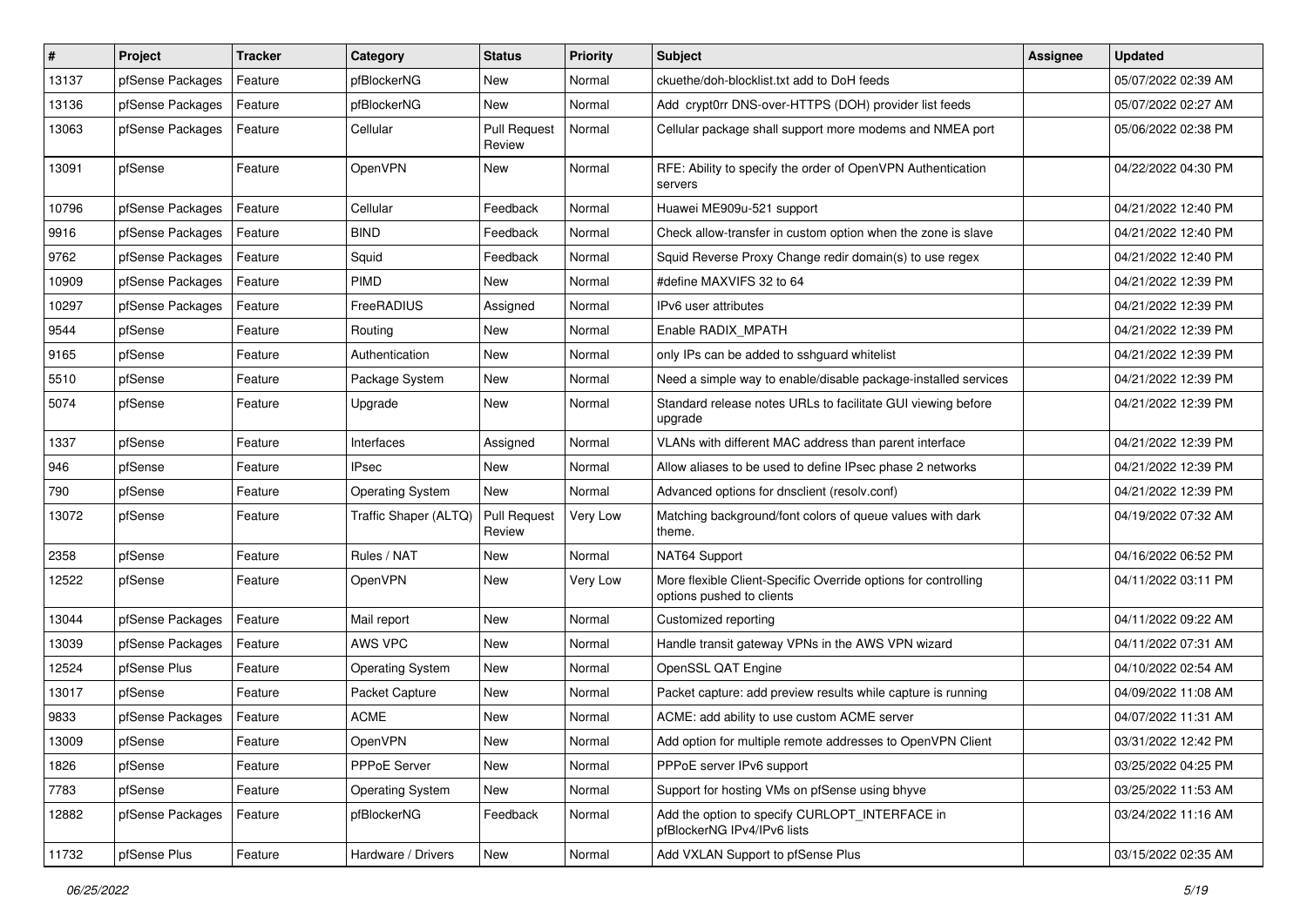| $\sharp$ | <b>Project</b>   | <b>Tracker</b> | Category               | <b>Status</b> | <b>Priority</b> | <b>Subject</b>                                                                                                | Assignee | <b>Updated</b>      |
|----------|------------------|----------------|------------------------|---------------|-----------------|---------------------------------------------------------------------------------------------------------------|----------|---------------------|
| 12932    | pfSense Packages | Feature        | pfBlockerNG            | New           | High            | pfblockerng per user whitelist                                                                                |          | 03/11/2022 11:08 AM |
| 855      | pfSense          | Feature        | Multi-WAN              | <b>New</b>    | Normal          | Ability to selectively kill states on gateways recovery                                                       |          | 03/11/2022 08:30 AM |
| 12918    | pfSense Packages | Feature        | pfBlockerNG            | New           | Normal          | pfBlockerNG-devel changes from xmlrpc sync do not take effect<br>immediately                                  |          | 03/07/2022 02:29 PM |
| 12903    | pfSense          | Feature        | Notifications          | New           | Normal          | alternative authentication methods for email notifications?                                                   |          | 03/07/2022 07:52 AM |
| 11827    | pfSense Packages | Feature        | <b>ACME</b>            | New           | Normal          | Please include acme deploy folder/scripts                                                                     |          | 03/06/2022 04:31 AM |
| 12889    | pfSense Packages | Feature        | <b>FRR</b>             | New           | Normal          | FRR GUI add set ipv6 next-hop global                                                                          |          | 03/02/2022 06:10 AM |
| 12874    | pfSense          | Feature        | OpenVPN                | <b>New</b>    | Normal          | OpenVPN RADIUS Framed-Pool                                                                                    |          | 02/25/2022 02:24 PM |
| 12860    | pfSense Packages | Feature        | New Package<br>Request | <b>New</b>    | Normal          | add mmc-utils package to all images                                                                           |          | 02/24/2022 07:18 AM |
| 12859    | pfSense Packages | Feature        | Zabbix                 | <b>New</b>    | Normal          | Add Zabbix 6.0 LTS (agent and proxy) packages                                                                 |          | 02/23/2022 07:11 AM |
| 12832    | pfSense Plus     | Feature        | Hardware / Drivers     | <b>New</b>    | Very Low        | 6100 configurable Blinking Blue LED                                                                           |          | 02/22/2022 07:30 AM |
| 12553    | pfSense          | Feature        | Backup / Restore       | <b>New</b>    | Normal          | Auto Config Backup: Allow selecting multiple backups for deletion                                             |          | 02/22/2022 04:27 AM |
| 12848    | pfSense          | Feature        | Dynamic DNS            | New           | Normal          | Evaluation of the DynDNS "Result Match" string                                                                |          | 02/22/2022 02:01 AM |
| 12813    | pfSense          | Feature        | Installer              | <b>New</b>    | Low             | Recover extra data in the installer                                                                           |          | 02/17/2022 07:52 AM |
| 10395    | pfSense          | Feature        | Dashboard              | New           | Low             | Add Dashboard System Information support for more PC Engines<br><b>APU</b> boards                             |          | 02/17/2022 01:02 AM |
| 12812    | pfSense Packages | Feature        | arpwatch               | <b>New</b>    | Normal          | Would it be helpful if the FreeBSD net-mgmt/arpwatch port had<br>an option to use mail/dma for mail delivery? |          | 02/16/2022 06:09 PM |
| 11931    | pfSense Packages | Feature        | <b>ACME</b>            | New           | Normal          | Add support for validating a domain's ownership via Google<br><b>Cloud Cloud DNS</b>                          |          | 02/15/2022 03:18 AM |
| 12789    | pfSense Packages | Feature        | <b>ACME</b>            | <b>New</b>    | Very Low        | Show expiration date of certificates in the ACME package list                                                 |          | 02/14/2022 09:20 AM |
| 12329    | pfSense Packages | Feature        | Avahi                  | New           | Normal          | Add optional floating firewall rules for IPv4 and IPv6                                                        |          | 02/09/2022 04:43 PM |
| 10466    | pfSense Packages | Feature        | Suricata               | New           | Low             | Add checkbox to Suricata blocked host view to resolve all<br>resolvable IP's automatically                    |          | 02/02/2022 06:04 PM |
| 12748    | pfSense Packages | Feature        | Suricata               | New           | Normal          | Suricata blocked page timestamp breakout to it's own sortable<br>column                                       |          | 02/01/2022 12:06 PM |
| 12746    | pfSense          | Feature        | Interfaces             | New           | High            | <b>IPoE</b> feature for WAN interface                                                                         |          | 02/01/2022 01:42 AM |
| 12656    | pfSense Packages | Feature        | New Package<br>Request | New           | Normal          | <b>NextDNS</b>                                                                                                |          | 01/31/2022 01:50 AM |
| 12736    | pfSense Packages | Feature        | pfBlockerNG            | New           | Low             | Allow custom cron intervals                                                                                   |          | 01/30/2022 08:55 PM |
| 9700     | pfSense Packages | Feature        | Squid                  | Feedback      | Normal          | Secure Squid HTTPS Proxy                                                                                      |          | 01/25/2022 06:39 PM |
| 12711    | pfSense Packages | Feature        | Telegraf               | <b>New</b>    | Normal          | Add InfluxDB V2 support                                                                                       |          | 01/21/2022 02:54 AM |
| 10843    | pfSense          | Feature        | Authentication         | <b>New</b>    | Normal          | Allow user manager settings to specify multiple authentication<br>servers                                     |          | 01/13/2022 07:22 AM |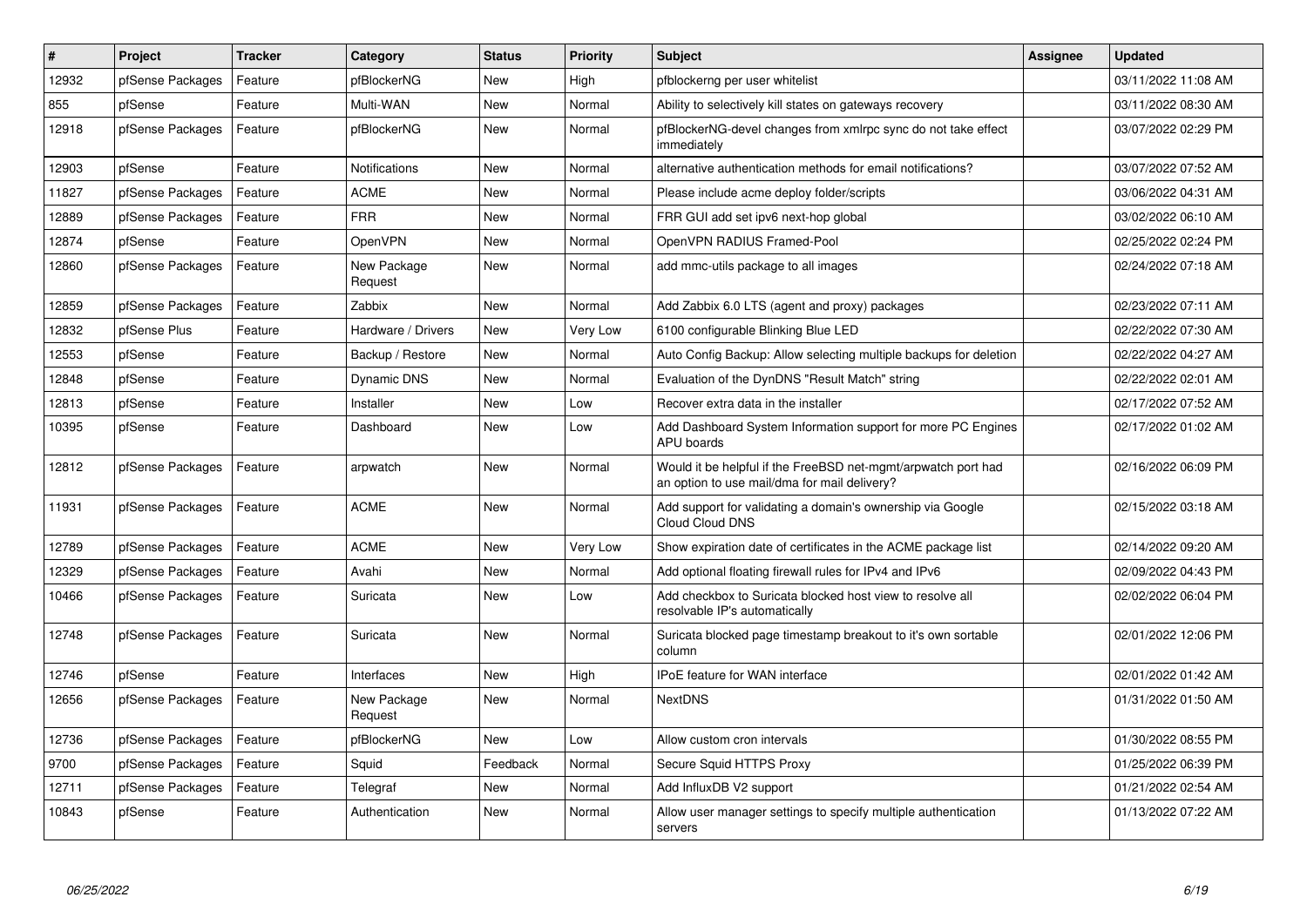| $\vert$ # | Project          | <b>Tracker</b> | Category                 | <b>Status</b>                 | <b>Priority</b> | Subject                                                                                                   | <b>Assignee</b> | <b>Updated</b>      |
|-----------|------------------|----------------|--------------------------|-------------------------------|-----------------|-----------------------------------------------------------------------------------------------------------|-----------------|---------------------|
| 12679     | pfSense          | Feature        | Interfaces               | New                           | Normal          | Remind user to update DHCPv6 range when changing interface<br>IPv6 prefix                                 |                 | 01/12/2022 07:36 AM |
| 12676     | pfSense          | Feature        | Rules / NAT              | New                           | Normal          | Add the Tagged option on the Port Forward rules edit page                                                 |                 | 01/11/2022 05:52 AM |
| 12665     | pfSense          | Feature        | Rules / NAT              | New                           | Normal          | Ability to add custom pf rules from the GUI                                                               |                 | 01/07/2022 09:30 AM |
| 4242      | pfSense          | Feature        | Authentication           | New                           | Normal          | Two Factor or OTP Authentication for Admin Interface                                                      |                 | 01/04/2022 12:07 PM |
| 11927     | pfSense          | Feature        | DHCP (IPv4)              | Feedback                      | Normal          | Allow DHCP not to serve a gateway - small fix                                                             |                 | 01/03/2022 04:17 PM |
| 7626      | pfSense          | Feature        | Interfaces               | New                           | Normal          | Add IPoE support for WAN                                                                                  |                 | 01/01/2022 12:31 AM |
| 10732     | pfSense          | Feature        | <b>High Availability</b> | New                           | Very Low        | Warning banner for secondary HA node                                                                      |                 | 12/23/2021 03:34 AM |
| 12473     | pfSense          | Feature        | <b>IPsec</b>             | New                           | Normal          | Allow user adjustment of IPsec Keep Alive periodic checks                                                 |                 | 12/22/2021 05:59 AM |
| 11588     | pfSense          | Feature        | WireGuard                | New                           | Low             | Automatically suggest next IP address in Wireguard interface<br>subnet when creating a peer               |                 | 12/22/2021 03:35 AM |
| 12625     | pfSense          | Feature        | Logging                  | New                           | Normal          | Granular logging options for default firewall rules.                                                      |                 | 12/21/2021 06:39 PM |
| 12602     | pfSense          | Feature        | <b>Dynamic DNS</b>       | New                           | Normal          | DHCPv6 should allow DDNS Client updates for hosts                                                         |                 | 12/15/2021 11:00 AM |
| 12600     | pfSense          | Feature        | Aliases / Tables         | New                           | Normal          | allow custom mask for a network alias created from a FQDN                                                 |                 | 12/15/2021 10:50 AM |
| 12091     | pfSense          | Feature        | Authentication           | New                           | Normal          | RFE: Add support for sssd authentication                                                                  |                 | 12/10/2021 04:55 PM |
| 12564     | pfSense          | Feature        | Aliases / Tables         | New                           | Low             | add column to show that an Alias is in use by or not                                                      |                 | 12/04/2021 07:25 PM |
| 12551     | pfSense          | Feature        | <b>DNS Resolver</b>      | New                           | Low             | Add ability to set DNS resolver search domain list                                                        |                 | 12/01/2021 11:18 AM |
| 10462     | pfSense Packages | Feature        | <b>LCDProc</b>           | <b>Pull Request</b><br>Review | Normal          | CPU Temp Screen                                                                                           |                 | 11/29/2021 08:28 AM |
| 12248     | pfSense          | Feature        | Package System           | New                           | Low             | Package Update Availability Notification                                                                  |                 | 11/28/2021 10:02 AM |
| 10404     | pfSense          | Feature        | <b>NTPD</b>              | New                           | Normal          | Consider using chrony for NTP services                                                                    |                 | 11/23/2021 06:59 PM |
| 4128      | pfSense          | Feature        | Notifications            | New                           | Normal          | Email notification webgui configuration                                                                   |                 | 11/18/2021 12:48 PM |
| 4688      | pfSense          | Feature        | <b>IPsec</b>             | New                           | Normal          | Missing TFC Traffic Flow Confidentiality support                                                          |                 | 11/15/2021 12:27 PM |
| 12521     | pfSense          | Feature        | <b>Operating System</b>  | New                           | Very Low        | Add the BBR2, QUIC, RACK Congestion Control (CC) protocols                                                |                 | 11/15/2021 07:40 AM |
| 12520     | pfSense Packages | Feature        | Squid                    | New                           | High            | [Squid] - Allow or Deny Mappings from IP/Host/GeoIP sources                                               |                 | 11/12/2021 02:13 PM |
| 12502     | pfSense Packages | Feature        | syslog-ng                | New                           | Normal          | Syslog-ng Configuration Library (scl) missing                                                             |                 | 11/02/2021 06:06 PM |
| 12491     | pfSense Packages | Feature        | squidguard               | New                           | Normal          | squidguard: allow multiple regex                                                                          |                 | 10/28/2021 03:30 PM |
| 11440     | pfSense          | Feature        | Web Interface            | New                           | Low             | Expand collapsed sections by clicking anywhere on header                                                  |                 | 10/28/2021 01:35 PM |
| 11163     | pfSense Packages | Feature        | ACME                     | <b>Pull Request</b><br>Review | Normal          | Preferred Chain option                                                                                    |                 | 10/18/2021 09:10 AM |
| 12465     | pfSense Packages | Feature        | haproxy                  | New                           | Normal          | Add forwardfor advanced usecases                                                                          |                 | 10/16/2021 07:35 PM |
| 9617      | pfSense          | Feature        | PPP Interfaces           | New                           | Normal          | PPPoE Static IP Configuration in GUI                                                                      |                 | 10/15/2021 08:52 PM |
| 12458     | pfSense          | Feature        | Authentication           | New                           | Normal          | Use "unixHomeDirectory" instead of "homeDirectory" when LDAP<br>authentication server is Active Directory |                 | 10/15/2021 08:18 AM |
| 9798      | pfSense Packages | Feature        | pfBlockerNG              | New                           | Normal          | add ipv4 and ipv6 dnscrypt-resolvers feeds                                                                |                 | 10/14/2021 09:48 AM |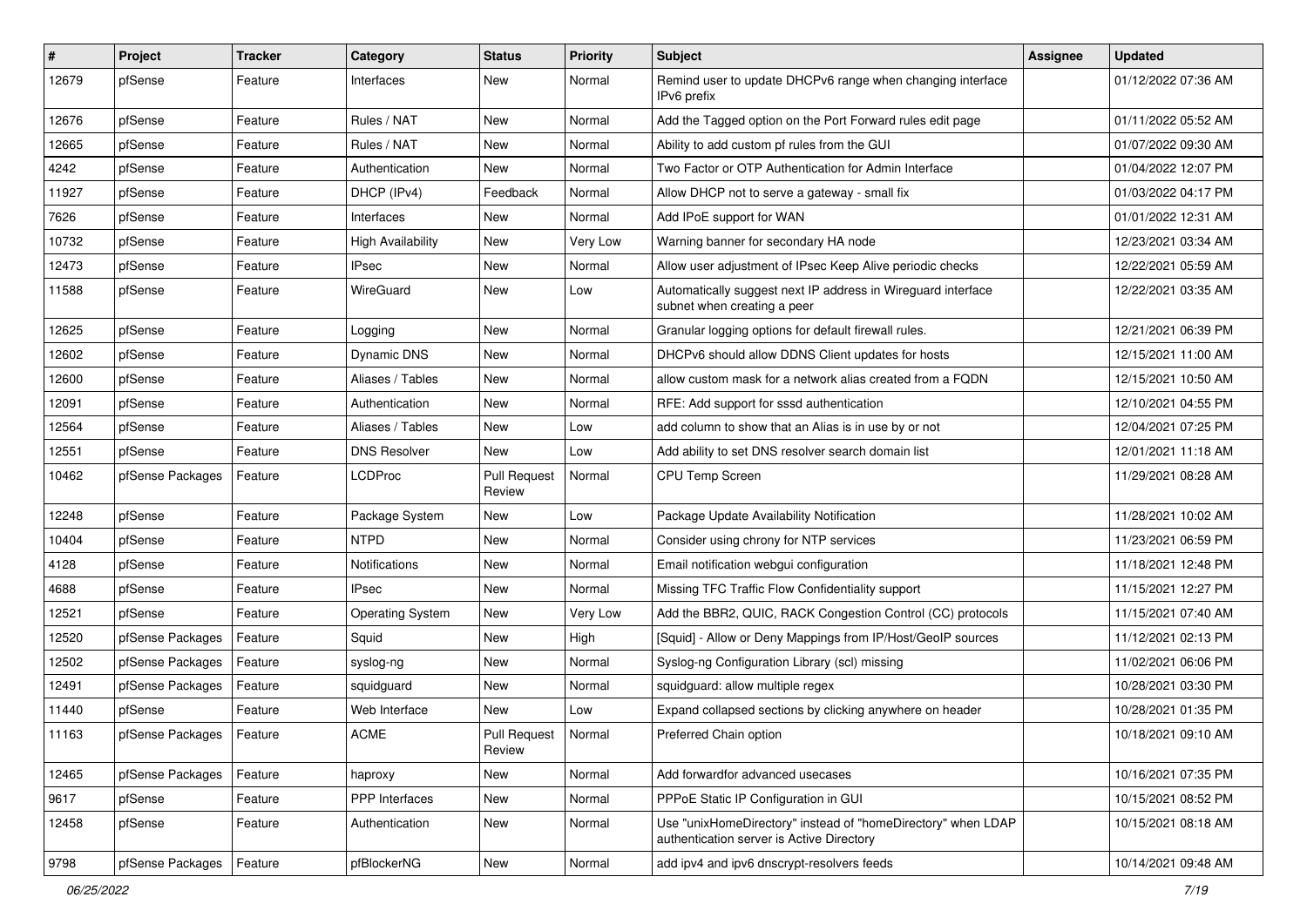| #     | Project          | <b>Tracker</b> | Category                 | <b>Status</b> | <b>Priority</b> | <b>Subject</b>                                                                                 | <b>Assignee</b> | <b>Updated</b>      |
|-------|------------------|----------------|--------------------------|---------------|-----------------|------------------------------------------------------------------------------------------------|-----------------|---------------------|
| 9633  | pfSense          | Feature        | PPPoE Server             | New           | Normal          | PPPoE/L2TP Server Status Page                                                                  |                 | 10/09/2021 12:05 PM |
| 12370 | pfSense          | Feature        | Rules / NAT              | New           | Low             | Add limiters to Queue column on firewall rule list                                             |                 | 09/14/2021 07:37 AM |
| 12300 | pfSense          | Feature        | Hardware / Drivers       | New           | Normal          | Add Aquantia Atlantic driver to pfsense                                                        |                 | 09/14/2021 06:49 AM |
| 12369 | pfSense Packages | Feature        | Mail report              | New           | Low             | Skip If No Content issue                                                                       |                 | 09/14/2021 06:40 AM |
| 12358 | pfSense Packages | Feature        | pfBlockerNG              | <b>New</b>    | Normal          | IP List Copy/Import/Export                                                                     |                 | 09/09/2021 01:56 PM |
| 12343 | pfSense          | Feature        | <b>Diagnostics</b>       | New           | Low             | Real time traffic monitoring                                                                   |                 | 09/06/2021 01:26 PM |
| 9857  | pfSense          | Feature        | <b>IPsec</b>             | <b>New</b>    | Normal          | IPsec Down/Up SMTP Notifications                                                               |                 | 08/31/2021 08:07 AM |
| 12308 | pfSense Packages | Feature        | New Package<br>Request   | New           | Normal          | Dynamicaly Update Firewall Aliases from OpenVPN LDAP Group<br>membership of the connected user |                 | 08/27/2021 12:51 AM |
| 6776  | pfSense          | Feature        | Rules / NAT              | <b>New</b>    | Normal          | Allow disabling of "filter rule association" by default                                        |                 | 08/17/2021 10:56 AM |
| 12190 | pfSense          | Feature        | Rules / NAT              | New           | Normal          | Add ability to reference ipv6 prefix in firewall rules and aliases                             |                 | 08/05/2021 01:47 PM |
| 12179 | pfSense Packages | Feature        | qemu-guest-agent         | New           | Normal          | QEMU package                                                                                   |                 | 07/30/2021 08:02 AM |
| 11410 | pfSense Packages | Feature        | New Package<br>Request   | <b>New</b>    | Normal          | adding bpytop (former Bashtop)                                                                 |                 | 07/26/2021 12:33 PM |
| 8520  | pfSense          | Feature        | Interfaces               | <b>New</b>    | Normal          | Option to auto-renew DHCP on interface with an offline gateway<br>or marked as down            |                 | 07/20/2021 11:00 AM |
| 12121 | pfSense          | Feature        | OpenVPN                  | New           | Normal          | Wider "local network(s)" fields in OpenVPN server configuration                                |                 | 07/19/2021 07:37 AM |
| 12139 | pfSense          | Feature        | <b>DNS Forwarder</b>     | New           | Normal          | Add support in for specifying a DNSMASQ configuration file                                     |                 | 07/16/2021 09:45 PM |
| 12120 | pfSense          | Feature        | <b>DHCP Relay</b>        | New           | Normal          | Permit several sets of destination DHCP servers in DHCP relay                                  |                 | 07/11/2021 05:41 PM |
| 6738  | pfSense          | Feature        | Web Interface            | New           | Normal          | GUI Action Buttons replicated to the top of the List                                           |                 | 07/10/2021 01:04 PM |
| 10290 | pfSense          | Feature        | Aliases / Tables         | <b>New</b>    | Very Low        | Firewall Aliases Add button on top of list                                                     |                 | 07/10/2021 01:03 PM |
| 11956 | pfSense          | Feature        | Web Interface            | New           | Normal          | "add" button in the top of pages with many user-added items                                    |                 | 07/10/2021 01:01 PM |
| 11165 | pfSense Packages | Feature        | OpenVPN Client<br>Export | New           | Very Low        | OpenVPN Exporter - Allow for name customization                                                |                 | 07/10/2021 12:58 PM |
| 628   | pfSense          | Feature        | Web Interface            | New           | Low             | Ability to specify listen IP address of management services (SSH,<br>web interface)            |                 | 07/09/2021 01:21 PM |
| 12097 | pfSense Packages | Feature        | pfBlockerNG              | <b>New</b>    | Normal          | Add dnsbl and geoip logs to system log                                                         |                 | 07/06/2021 01:25 PM |
| 12077 | pfSense          | Feature        | Gateways                 | <b>New</b>    | Normal          | Allow stick-connections per gateway group                                                      |                 | 06/24/2021 08:45 AM |
| 12066 | pfSense          | Feature        | <b>Operating System</b>  | <b>New</b>    | Very Low        | Include man and man pages for all core programs and packages                                   |                 | 06/21/2021 07:44 AM |
| 12055 | pfSense          | Feature        | Virtual IP Addresses     | Feedback      | Normal          | Option to disable XMLRPC Sync for Loopback Virtual IPs                                         |                 | 06/18/2021 09:05 AM |
| 11772 | pfSense Plus     | Feature        | Multi-WAN                | New           | Normal          | Layer 2 Tunnel Bonding Capability                                                              |                 | 06/05/2021 03:27 PM |
| 11974 | pfSense          | Feature        | <b>XMLRPC</b>            | New           | Normal          | XMLRPC synchronization for igmmproxy settings                                                  |                 | 05/29/2021 03:58 PM |
| 11963 | pfSense Packages | Feature        | <b>FRR</b>               | New           | Normal          | Dynamically change OSPF interface costs on selected interfaces<br>on CARP event                |                 | 05/26/2021 04:13 AM |
| 11954 | pfSense          | Feature        | <b>IGMP Proxy</b>        | New           | Normal          | Multicast limits                                                                               |                 | 05/25/2021 12:36 AM |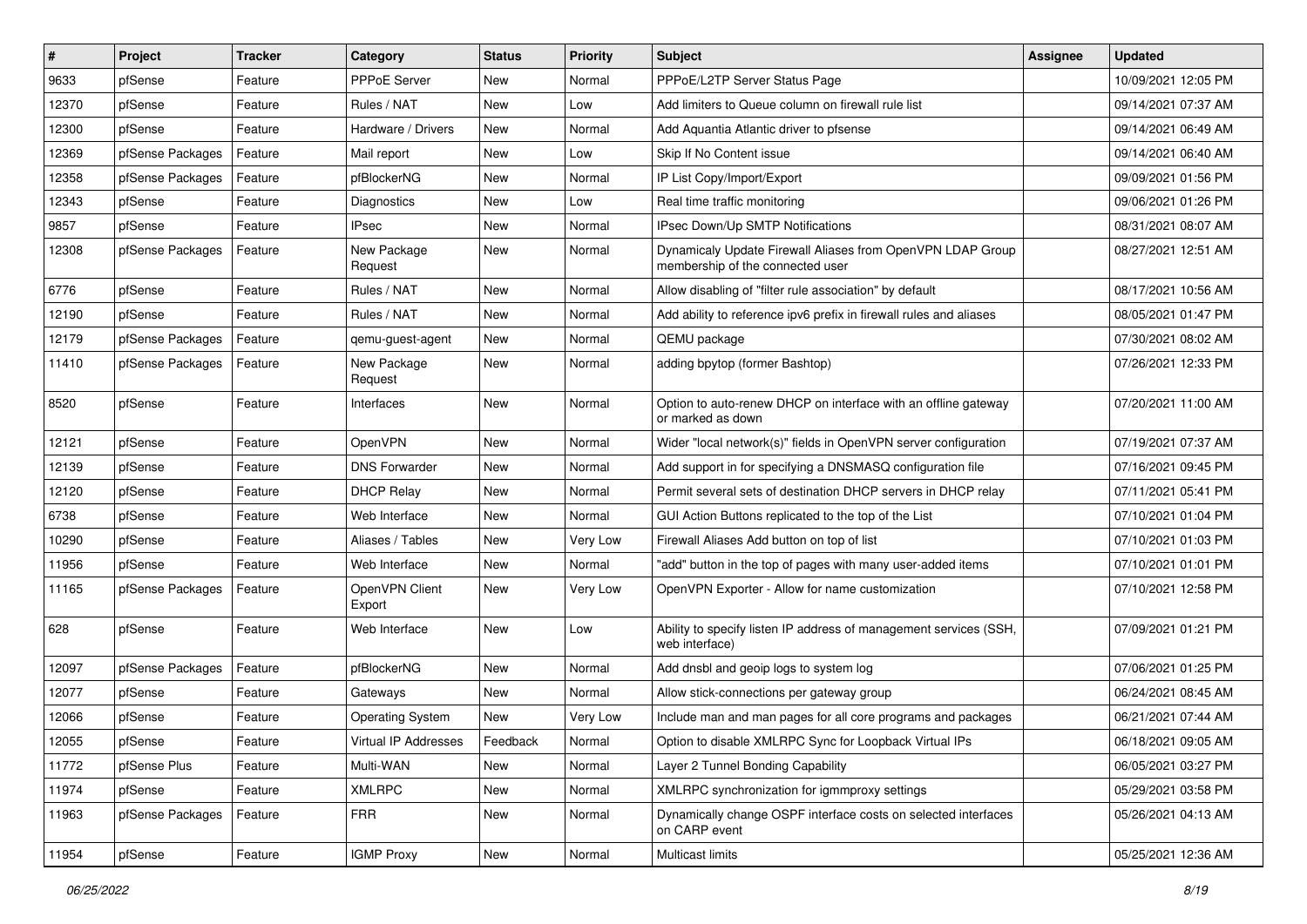| $\sharp$ | <b>Project</b>   | <b>Tracker</b> | Category               | <b>Status</b>                 | <b>Priority</b> | <b>Subject</b>                                                                                 | <b>Assignee</b> | <b>Updated</b>      |
|----------|------------------|----------------|------------------------|-------------------------------|-----------------|------------------------------------------------------------------------------------------------|-----------------|---------------------|
| 9238     | pfSense Packages | Feature        | New Package<br>Request | <b>New</b>                    | Normal          | Add support for Zerotier                                                                       |                 | 05/17/2021 01:58 PM |
| 11921    | pfSense          | Feature        | <b>DNS Resolver</b>    | <b>New</b>                    | Very Low        | Feature Request: Compile unbound with EDNS Client Subnet<br>(ECS) module (--enable-subnet)     |                 | 05/14/2021 07:29 AM |
| 11920    | pfSense Plus     | Feature        | Authentication         | New                           | Normal          | SAML Authentication for pfSense (VPN and webConfigurator)                                      |                 | 05/14/2021 12:56 AM |
| 11890    | pfSense Packages | Feature        | New Package<br>Request | <b>New</b>                    | Normal          | Browser-based "clientless" VPN                                                                 |                 | 05/05/2021 07:26 AM |
| 5331     | pfSense          | Feature        | <b>IPsec</b>           | <b>New</b>                    | Normal          | IPSec table for tuning strongswan.conf                                                         |                 | 05/05/2021 12:10 AM |
| 11876    | pfSense          | Feature        | Hardware / Drivers     | <b>New</b>                    | Normal          | OpenSSL does not use QAT acceleration on pfSense Plus<br>21.02-RELEASE-p1 or 21.05-DEVELOPMENT |                 | 05/03/2021 08:02 AM |
| 11262    | pfSense          | Feature        | Rules / NAT            | <b>New</b>                    | Normal          | Time Based Rules - selects all days in the current month                                       |                 | 04/27/2021 12:32 PM |
| 7201     | pfSense          | Feature        | <b>NTPD</b>            | <b>New</b>                    | Normal          | NTP Support multiple GPS reference clocks                                                      |                 | 04/27/2021 12:31 PM |
| 8330     | pfSense          | Feature        | DHCP (IPv4)            | New                           | Normal          | add options for ddns-local-address statements                                                  |                 | 04/27/2021 12:31 PM |
| 11856    | pfSense          | Feature        | Diagnostics            | New                           | Normal          | Replace/add Alias or DNS names for known LAN addresses in<br>the State table                   |                 | 04/27/2021 08:01 AM |
| 11837    | pfSense Packages | Feature        | <b>FRR</b>             | <b>New</b>                    | Low             | Increase field length of FRR Networks in Access Lists and Prefix<br>Lists                      |                 | 04/22/2021 07:10 AM |
| 11826    | pfSense Packages | Feature        | <b>ACME</b>            | <b>New</b>                    | Normal          | Preserve acme SAN Method parameters for new cert creations                                     |                 | 04/20/2021 02:02 PM |
| 11823    | pfSense Packages | Feature        | <b>FRR</b>             | <b>New</b>                    | Normal          | Route handling enhancements                                                                    |                 | 04/19/2021 06:23 PM |
| 11749    | pfSense Packages | Feature        | pfBlockerNG            | New                           | Normal          | Option to disable NAT rule creation                                                            |                 | 04/06/2021 11:45 PM |
| 11784    | pfSense Packages | Feature        | squidguard             | <b>New</b>                    | Normal          | squidguard auto update blacklist option                                                        |                 | 04/06/2021 01:53 AM |
| 11757    | pfSense          | Feature        | <b>XMLRPC</b>          | <b>New</b>                    | Normal          | Allow XMLRPC sync to bypass default auth server in favor of<br>local database                  |                 | 03/30/2021 03:18 PM |
| 11604    | pfSense          | Feature        | WireGuard              | <b>New</b>                    | Normal          | WireGuard Dynamic Listen Port Randomization                                                    |                 | 03/19/2021 10:59 AM |
| 11302    | pfSense          | Feature        | WireGuard              | New                           | Normal          | WireGuard XMLRPC sync                                                                          |                 | 03/19/2021 10:59 AM |
| 11703    | pfSense Packages | Feature        | <b>FRR</b>             | <b>New</b>                    | Normal          | add Krill and Routinator support BGP RPKI                                                      |                 | 03/18/2021 07:47 PM |
| 11573    | pfSense Packages | Feature        | New Package<br>Request | <b>New</b>                    | Normal          | <b>Custom Commands</b>                                                                         |                 | 03/16/2021 07:28 PM |
| 9315     | pfSense Packages | Feature        | New Package<br>Request | <b>New</b>                    | Normal          | Add Package: dnscrypt-proxy                                                                    |                 | 03/05/2021 02:38 AM |
| 11625    | pfSense          | Feature        | OpenVPN                | <b>New</b>                    | Normal          | Cisco-AVPair aliases support                                                                   |                 | 03/05/2021 12:35 AM |
| 11589    | pfSense          | Feature        | Traffic Graphs         | <b>Pull Request</b><br>Review | Low             | Fix iftop experimental traffic fetcher, unify and improve output<br>style                      |                 | 03/03/2021 03:30 PM |
| 2218     | pfSense          | Feature        | CARP                   | <b>New</b>                    | Normal          | Ability to delay CARP master status at boot time                                               |                 | 03/03/2021 11:57 AM |
| 11579    | pfSense Packages | Feature        | Snort                  | <b>New</b>                    | Normal          | Snort alerts or blocks trigger notifications                                                   |                 | 03/01/2021 03:26 AM |
| 11567    | pfSense Packages | Feature        | Mail report            | <b>New</b>                    | Normal          | Email report add a note filed request                                                          |                 | 02/27/2021 03:44 PM |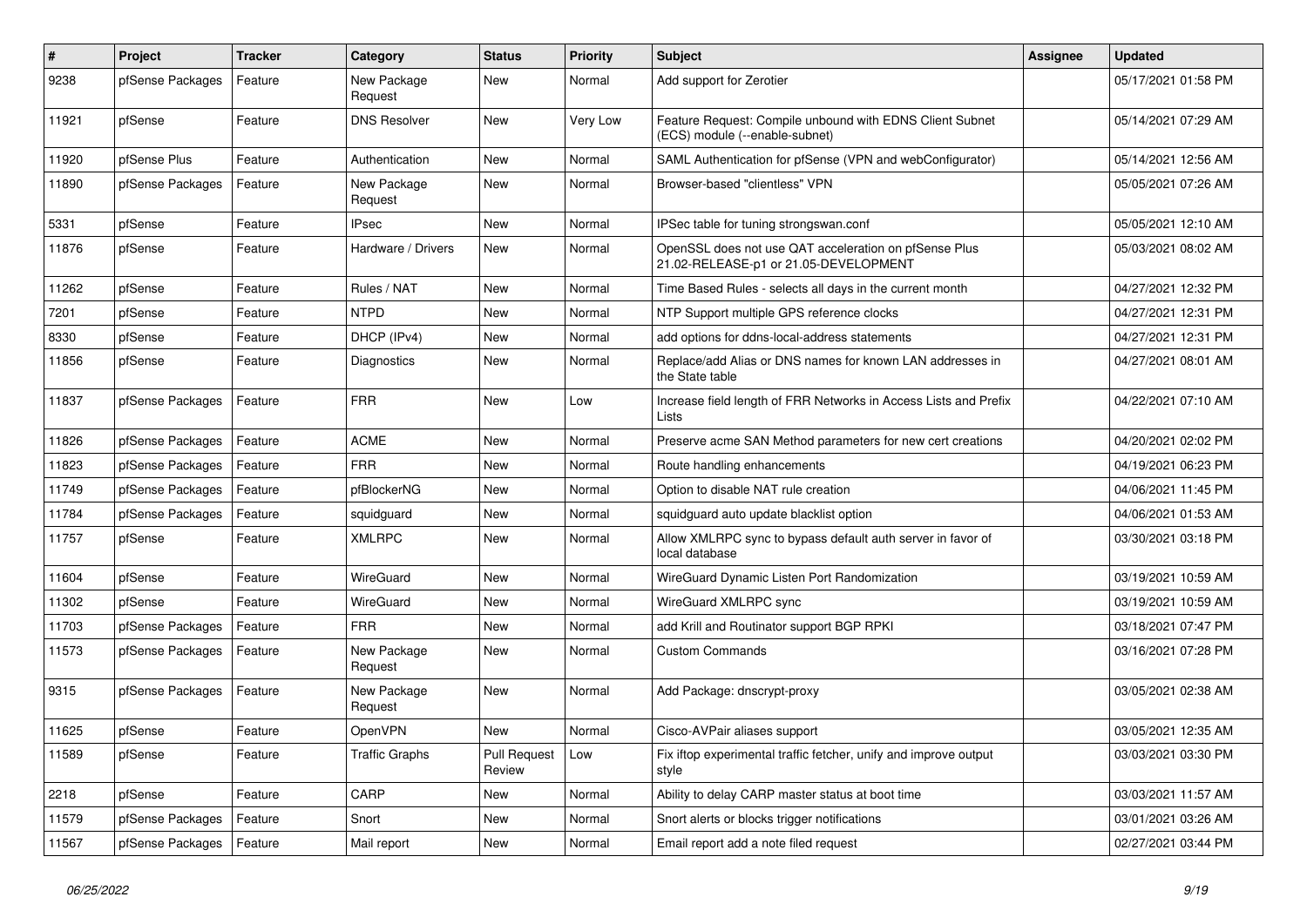| $\vert$ # | Project          | <b>Tracker</b> | Category                    | <b>Status</b> | Priority | <b>Subject</b>                                                                                                                   | <b>Assignee</b> | <b>Updated</b>      |
|-----------|------------------|----------------|-----------------------------|---------------|----------|----------------------------------------------------------------------------------------------------------------------------------|-----------------|---------------------|
| 11438     | pfSense          | Feature        | Hardware / Drivers          | <b>New</b>    | Low      | Allow multiple cryptographic accelerator modules to be loaded at<br>the same time                                                |                 | 02/18/2021 12:40 PM |
| 11411     | pfSense Packages | Feature        | New Package<br>Request      | <b>New</b>    | Normal   | Smokeping as a default latency measurement tool                                                                                  |                 | 02/12/2021 09:29 PM |
| 8547      | pfSense Packages | Feature        | New Package<br>Request      | <b>New</b>    | Normal   | fwknop Port Knocking Package                                                                                                     |                 | 02/08/2021 12:17 PM |
| 11379     | pfSense          | Feature        | <b>Captive Portal</b>       | <b>New</b>    | Normal   | Template Roll Printer                                                                                                            |                 | 02/07/2021 05:26 AM |
| 11369     | pfSense          | Feature        | <b>Operating System</b>     | New           | Low      | add Enabling IPv6 Source Address Validation support                                                                              |                 | 02/04/2021 10:03 AM |
| 6022      | pfSense Packages | Feature        | New Package<br>Request      | New           | Normal   | Consider MLVPN for bonded VPN                                                                                                    |                 | 01/30/2021 05:24 PM |
| 11324     | pfSense          | Feature        | Logging                     | <b>New</b>    | Normal   | Separate syslog "Remote log servers" Parameters                                                                                  |                 | 01/27/2021 10:47 AM |
| 3895      | pfSense          | Feature        | Configuration<br>Backend    | <b>New</b>    | Normal   | Timeout for "Apply change"                                                                                                       |                 | 01/25/2021 08:07 AM |
| 9942      | pfSense          | Feature        | <b>Operating System</b>     | New           | Normal   | Give pfSense the possibility to change the keyboard Layout for<br>console users                                                  |                 | 01/22/2021 02:33 AM |
| 11270     | pfSense          | Feature        | <b>VPN (Multiple Types)</b> | New           | Low      | Consider integrating Nebula mesh VPN                                                                                             |                 | 01/20/2021 03:34 PM |
| 11266     | pfSense Packages | Feature        | AutoConfigBackup            | New           | Very Low | Give an option to list restore point in "reverse" order/latest at the<br>top.                                                    |                 | 01/19/2021 06:58 PM |
| 11260     | pfSense Packages | Feature        | pfBlockerNG                 | <b>New</b>    | Normal   | pfBlockerNG: predefined ASN groups for Google, Facebook,<br>Apple, etc with useful selections                                    |                 | 01/18/2021 03:46 PM |
| 11257     | pfSense          | Feature        | Upgrade                     | <b>New</b>    | Normal   | Installed Packages: Update all button                                                                                            |                 | 01/18/2021 10:45 AM |
| 7903      | pfSense Packages | Feature        | New Package<br>Request      | <b>New</b>    | Normal   | Duo ssh package                                                                                                                  |                 | 01/16/2021 12:44 AM |
| 11243     | pfSense          | Feature        | Interfaces                  | New           | Normal   | individual pfctl snort2c tables per interface only blocking IPs for<br>specific interface when a rule triggers in snort/suricata |                 | 01/14/2021 03:02 PM |
| 286       | pfSense          | Feature        | Backup / Restore            | <b>New</b>    | Normal   | Backup/restore users individually                                                                                                |                 | 01/09/2021 03:48 PM |
| 2504      | pfSense          | Feature        | LAGG Interfaces             | New           | Normal   | lagg enhancements                                                                                                                |                 | 01/08/2021 12:17 PM |
| 11227     | pfSense Packages | Feature        | pfBlockerNG                 | <b>New</b>    | Normal   | Feeds update                                                                                                                     |                 | 01/07/2021 12:11 AM |
| 11213     | pfSense          | Feature        | Gateways                    | New           | Low      | Option to mark gateway as down directly from Table                                                                               |                 | 01/03/2021 07:09 AM |
| 11209     | pfSense Packages | Feature        | pfBlockerNG                 | <b>New</b>    | Normal   | pfBlockerNG soft blocking                                                                                                        |                 | 01/01/2021 02:07 PM |
| 10238     | pfSense          | Feature        | <b>Operating System</b>     | <b>New</b>    | Very Low | Periodic Scrub of ZFS filesystem                                                                                                 |                 | 12/31/2020 03:02 PM |
| 9226      | pfSense          | Feature        | Web Interface               | <b>New</b>    | Normal   | zfs GUI functionality - alerts                                                                                                   |                 | 12/31/2020 02:50 PM |
| 11200     | pfSense Packages | Feature        | Squid                       | <b>New</b>    | Normal   | Squid reverse proxy + multiple ssl certificates                                                                                  |                 | 12/31/2020 03:50 AM |
| 11178     | pfSense Packages | Feature        | Filer                       | New           | Normal   | Filer do not ask what to do with previous filename                                                                               |                 | 12/31/2020 02:45 AM |
| 10962     | pfSense          | Feature        | <b>Dynamic DNS</b>          | New           | Normal   | Add Cpanel support for Dynamic DNS Clients                                                                                       |                 | 12/28/2020 01:56 PM |
| 11189     | pfSense          | Feature        | Captive Portal              | New           | Normal   | Captive Portal - Tarpit option                                                                                                   |                 | 12/23/2020 06:44 PM |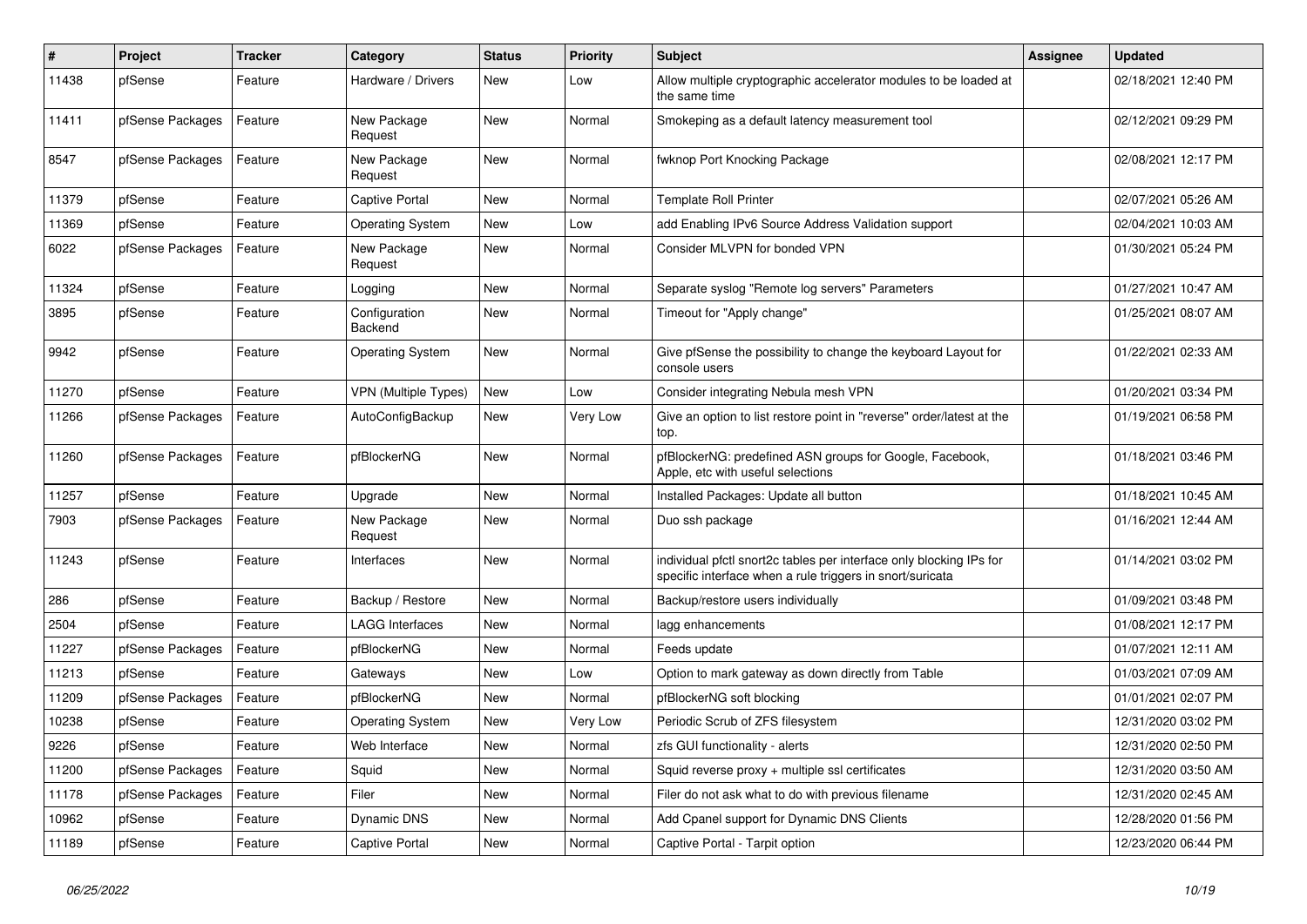| #     | Project          | <b>Tracker</b> | Category                 | <b>Status</b>                 | <b>Priority</b> | Subject                                                                                 | <b>Assignee</b> | <b>Updated</b>      |
|-------|------------------|----------------|--------------------------|-------------------------------|-----------------|-----------------------------------------------------------------------------------------|-----------------|---------------------|
| 11169 | pfSense          | Feature        | Interfaces               | New                           | Very Low        | Changing interface index order                                                          |                 | 12/17/2020 05:44 AM |
| 10223 | pfSense          | Feature        | Interfaces               | <b>New</b>                    | Normal          | Add the ability to create additional loopback interfaces                                |                 | 12/15/2020 04:35 PM |
| 10918 | pfSense          | Feature        | Aliases / Tables         | New                           | Low             | IP Aliases de-duplication                                                               |                 | 12/13/2020 11:37 PM |
| 11156 | pfSense Packages | Feature        | pfBlockerNG              | New                           | Normal          | Add an option include subdomains for the noAAAA feature                                 |                 | 12/11/2020 10:19 AM |
| 11138 | pfSense Packages | Feature        | FreeRADIUS               | New                           | Normal          | new WebGUI checkboxes needed                                                            |                 | 12/07/2020 08:28 AM |
| 11099 | pfSense Packages | Feature        | pfBlockerNG              | New                           | Normal          | DNSBL blocking by schedule                                                              |                 | 11/25/2020 12:12 AM |
| 11092 | pfSense Packages | Feature        | pfBlockerNG              | New                           | Normal          | Detecting DNS tunneling                                                                 |                 | 11/21/2020 04:53 AM |
| 11084 | pfSense          | Feature        | <b>Dynamic DNS</b>       | New                           | Normal          | Dynamic DNS include option to specify virtual IP addresses                              |                 | 11/19/2020 01:26 PM |
| 11056 | pfSense          | Feature        | Interfaces               | New                           | Normal          | Add option to disable flow-control on interfaces in GUI                                 |                 | 11/11/2020 04:41 PM |
| 10280 | pfSense          | Feature        | Dashboard                | New                           | Low             | <b>DHCP Leases widget</b>                                                               |                 | 11/07/2020 09:18 PM |
| 11026 | pfSense Packages | Feature        | FreeRADIUS               | New                           | Low             | Feedback on Packages - FreeRADIUS package                                               |                 | 11/02/2020 07:21 AM |
| 11004 | pfSense          | Feature        | DHCP (IPv4)              | New                           | Low             | DHCP reservations with no IP address show entries in DHCP<br>leases                     |                 | 10/26/2020 07:22 AM |
| 10995 | pfSense          | Feature        | <b>Operating System</b>  | New                           | Low             | Remove VMware MSI-X from the PCI blacklist.                                             |                 | 10/20/2020 11:40 AM |
| 10841 | pfSense Packages | Feature        | pfBlockerNG              | <b>New</b>                    | Normal          | Allow per Source/VLAN/Network individual black&whitelists                               |                 | 10/18/2020 07:42 AM |
| 7405  | pfSense          | Feature        | DHCP (IPv4)              | New                           | Normal          | Ability to add dhcp host reservations from "Diagnostics -> ARP<br>table"                |                 | 10/12/2020 08:22 AM |
| 7287  | pfSense          | Feature        | <b>NTPD</b>              | <b>New</b>                    | Normal          | NTP add support for ACTS ref clock                                                      |                 | 10/12/2020 07:45 AM |
| 1257  | pfSense          | Feature        | Certificates             | <b>Pull Request</b><br>Review | Normal          | Handle encypted CA/Certificate private keys                                             |                 | 10/12/2020 07:12 AM |
| 8149  | pfSense          | Feature        | <b>NTPD</b>              | <b>New</b>                    | Normal          | <b>NTPsec</b>                                                                           |                 | 10/11/2020 10:59 AM |
| 9718  | pfSense          | Feature        | <b>Diagnostics</b>       | New                           | Low             | Make diag_states_summary table sortable                                                 |                 | 10/06/2020 09:12 AM |
| 6176  | pfSense Packages | Feature        | OpenVPN Client<br>Export | New                           | Normal          | Privilege for OpenVPN Client Export                                                     |                 | 10/05/2020 07:33 AM |
| 4776  | pfSense          | Feature        | Wireless                 | New                           | Normal          | Add 802.1x dynamic vlan support                                                         |                 | 10/02/2020 07:42 AM |
| 6960  | pfSense          | Feature        | DHCP (IPv4)              | New                           | Normal          | Consider replacing ISC DHCP server with KEA DHCP                                        |                 | 09/24/2020 01:59 PM |
| 1683  | pfSense          | Feature        | Rules / NAT              | New                           | Normal          | PF scrub min-ttl option                                                                 |                 | 09/23/2020 01:52 AM |
| 10645 | pfSense          | Feature        | Package System           | New                           | Very Low        | Choosing active repo after restoring config but before starting<br>pkgs auto-installing |                 | 09/22/2020 01:04 PM |
| 6457  | pfSense          | Feature        | Installer                | New                           | Normal          | Allow ability to configure AWS EC2 AMI via userdata                                     |                 | 09/21/2020 02:54 PM |
| 7671  | pfSense          | Feature        | Gateway Monitoring       | New                           | Normal          | Gateway Monitoring Via Custom Script or Telnet.                                         |                 | 09/18/2020 02:59 PM |
| 10890 | pfSense          | Feature        | Interfaces               | New                           | Normal          | Allow multiple assigned interfaces to track status of a single<br>switch port           |                 | 09/14/2020 07:20 AM |
| 9130  | pfSense          | Feature        | DHCP (IPv4)              | New                           | Normal          | Request ID [#INC-16195]: DHCP - PXE Boot                                                |                 | 09/10/2020 01:39 PM |
| 8216  | pfSense Packages | Feature        | Telegraf                 | New                           | Normal          | Add prometheus output for telegraf                                                      |                 | 09/09/2020 05:33 AM |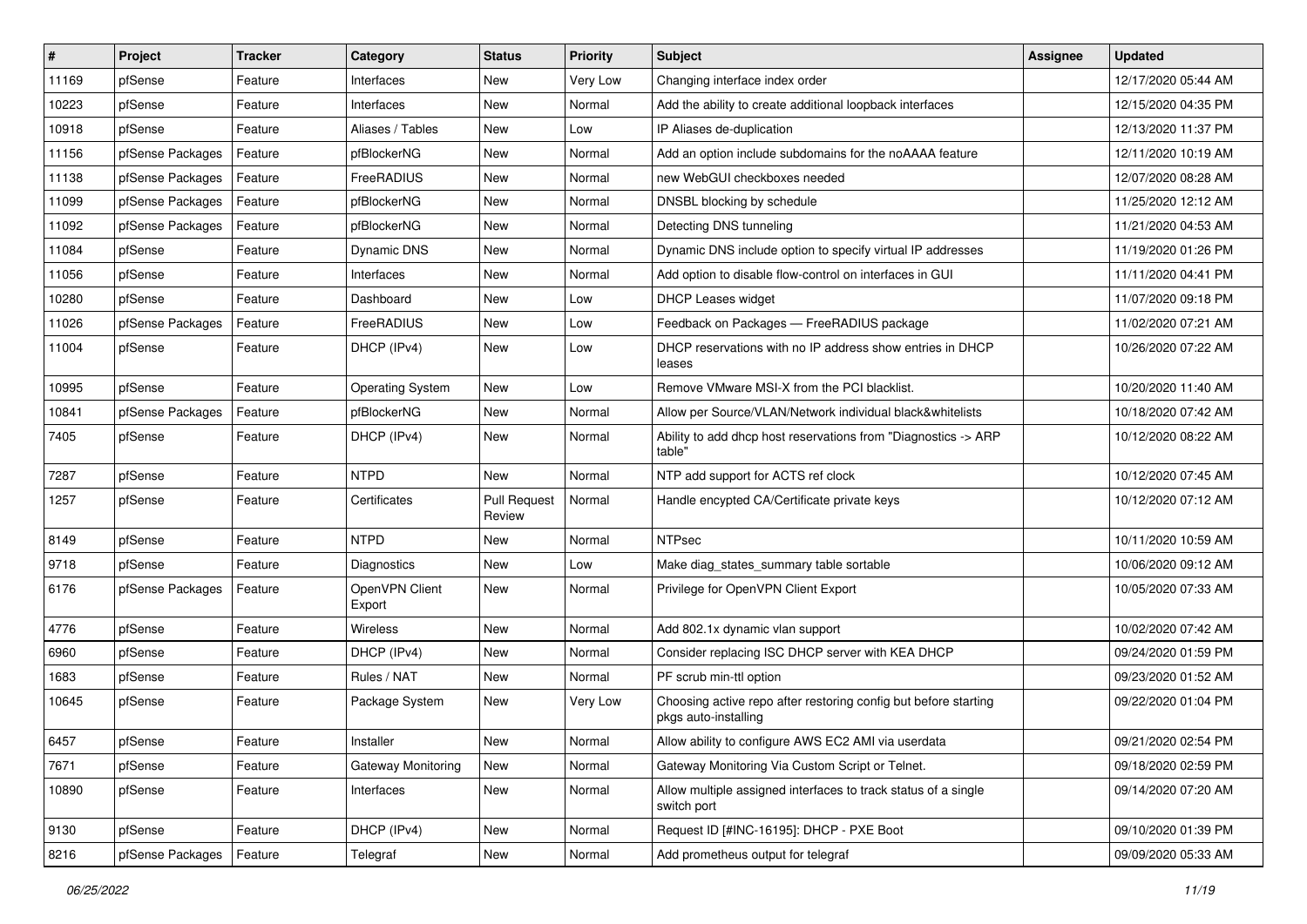| #     | Project          | <b>Tracker</b> | Category                 | <b>Status</b> | <b>Priority</b> | <b>Subject</b>                                                                                    | <b>Assignee</b> | <b>Updated</b>      |
|-------|------------------|----------------|--------------------------|---------------|-----------------|---------------------------------------------------------------------------------------------------|-----------------|---------------------|
| 10865 | pfSense Packages | Feature        | squidguard               | <b>New</b>    | Normal          | squidGuard lacks options to send traffic action logs to syslog<br>server                          |                 | 09/05/2020 01:21 AM |
| 4591  | pfSense          | Feature        | <b>IPsec</b>             | <b>New</b>    | Normal          | IPSec Failover Support for IP Addresses instead of Dynamic DNS<br>Failover Group                  |                 | 09/04/2020 12:17 AM |
| 10839 | pfSense          | Feature        | Traffic Shaper (ALTQ)    | <b>New</b>    | Normal          | Add popular messengers to the Traffic Shaper Wizard                                               |                 | 08/18/2020 10:07 AM |
| 10831 | pfSense Packages | Feature        | New Package<br>Request   | <b>New</b>    | Very Low        | Integration of nntp-proxy into pfsense                                                            |                 | 08/13/2020 09:09 AM |
| 10600 | pfSense Packages | Feature        | pfBlockerNG              | <b>New</b>    | Normal          | Add support for pfBlockerNG "Action list" feature                                                 |                 | 08/10/2020 02:39 AM |
| 10805 | pfSense          | Feature        | Hardware / Drivers       | New           | Normal          | Intel QAT (QuickAssist) encryption support for PfSense                                            |                 | 07/31/2020 03:13 PM |
| 10802 | pfSense          | Feature        | DHCP (IPv4)              | <b>New</b>    | Very Low        | Seperator for DHCP Static Mapped leases                                                           |                 | 07/31/2020 10:30 AM |
| 10347 | pfSense Packages | Feature        | OpenVPN Client<br>Export | New           | Normal          | Request to add pull-filter                                                                        |                 | 07/29/2020 08:11 AM |
| 6544  | pfSense          | Feature        | DHCP (IPv4)              | <b>New</b>    | Very Low        | RFC 3046 DHCP Option 82 support (and RFC 3315/4649/4580<br>for IPv6)                              |                 | 07/13/2020 02:14 AM |
| 6831  | pfSense Packages | Feature        | Snort                    | <b>New</b>    | Normal          | Snort does not support aliases containing FQDN                                                    |                 | 07/11/2020 12:51 PM |
| 10731 | pfSense          | Feature        | <b>XMLRPC</b>            | <b>New</b>    | Very Low        | XML-sync primary/secondary config flag                                                            |                 | 07/06/2020 03:52 PM |
| 9717  | pfSense          | Feature        | Web Interface            | New           | Low             | Search box for pfsense ?                                                                          |                 | 07/05/2020 02:14 PM |
| 9876  | pfSense          | Feature        | <b>Operating System</b>  | <b>New</b>    | Normal          | PFsense on KVM: Web interface hint to disable "Hardware"<br>Checksum Offloading"                  |                 | 07/03/2020 07:11 AM |
| 10718 | pfSense          | Feature        | Notifications            | <b>New</b>    | Normal          | Email notifications - add new field to enter a from: name                                         |                 | 07/01/2020 09:08 AM |
| 8712  | pfSense          | Feature        | Traffic Shaper (ALTQ)    | <b>New</b>    | Normal          | QOS on ipsec links                                                                                |                 | 06/22/2020 06:27 AM |
| 10651 | pfSense          | Feature        | OpenVPN                  | New           | Normal          | Remove/replace deprecated OpenVPN options                                                         |                 | 06/10/2020 11:32 AM |
| 10621 | pfSense          | Feature        | Hardware / Drivers       | Feedback      | Normal          | Update system.inc/system_identify_specific_platform() update to<br>accommodate AWS, Azure and GCP |                 | 06/02/2020 03:16 PM |
| 2983  | pfSense          | Feature        | DHCP (IPv4)              | New           | Normal          | DHCPD: Add vendor-class-identifier and MAC-OIDs                                                   |                 | 05/29/2020 09:24 PM |
| 10581 | pfSense          | Feature        | Logging                  | New           | Normal          | Provide ability to disable nginx access logging to remote syslog<br>server                        |                 | 05/21/2020 08:36 PM |
| 10467 | pfSense          | Feature        | Notifications            | New           | Very Low        | Email alert functionality for system health                                                       |                 | 05/21/2020 06:02 AM |
| 6228  | pfSense          | Feature        | <b>Operating System</b>  | New           | Normal          | Please provide a means for IGMPv3 and MLDv2 support                                               |                 | 05/20/2020 03:21 PM |
| 10570 | pfSense Packages | Feature        | OpenVPN Client<br>Export | New           | Very Low        | OpenVPN Export for iOS should use .ovpn12 for certs and private<br>key                            |                 | 05/19/2020 10:12 AM |
| 10547 | pfSense Packages | Feature        | New Package<br>Request   | New           | Normal          | Add package addrwatch. Addrwatch is like arpwatch but works<br>with ipv4 and ipv6                 |                 | 05/11/2020 09:20 AM |
| 8775  | pfSense          | Feature        | Authentication           | New           | Very Low        | Use SRV record for LDAP Authentication                                                            |                 | 05/06/2020 07:49 AM |
| 10514 | pfSense          | Feature        | Web Interface            | New           | Normal          | Add to every page an unparsed Notes field for administrative<br>reference                         |                 | 04/30/2020 06:32 PM |
| 7260  | pfSense          | Feature        | Rules / NAT              | New           | Normal          | Source OS / p0f Database Missing Modern Operating Systems                                         |                 | 04/18/2020 02:25 AM |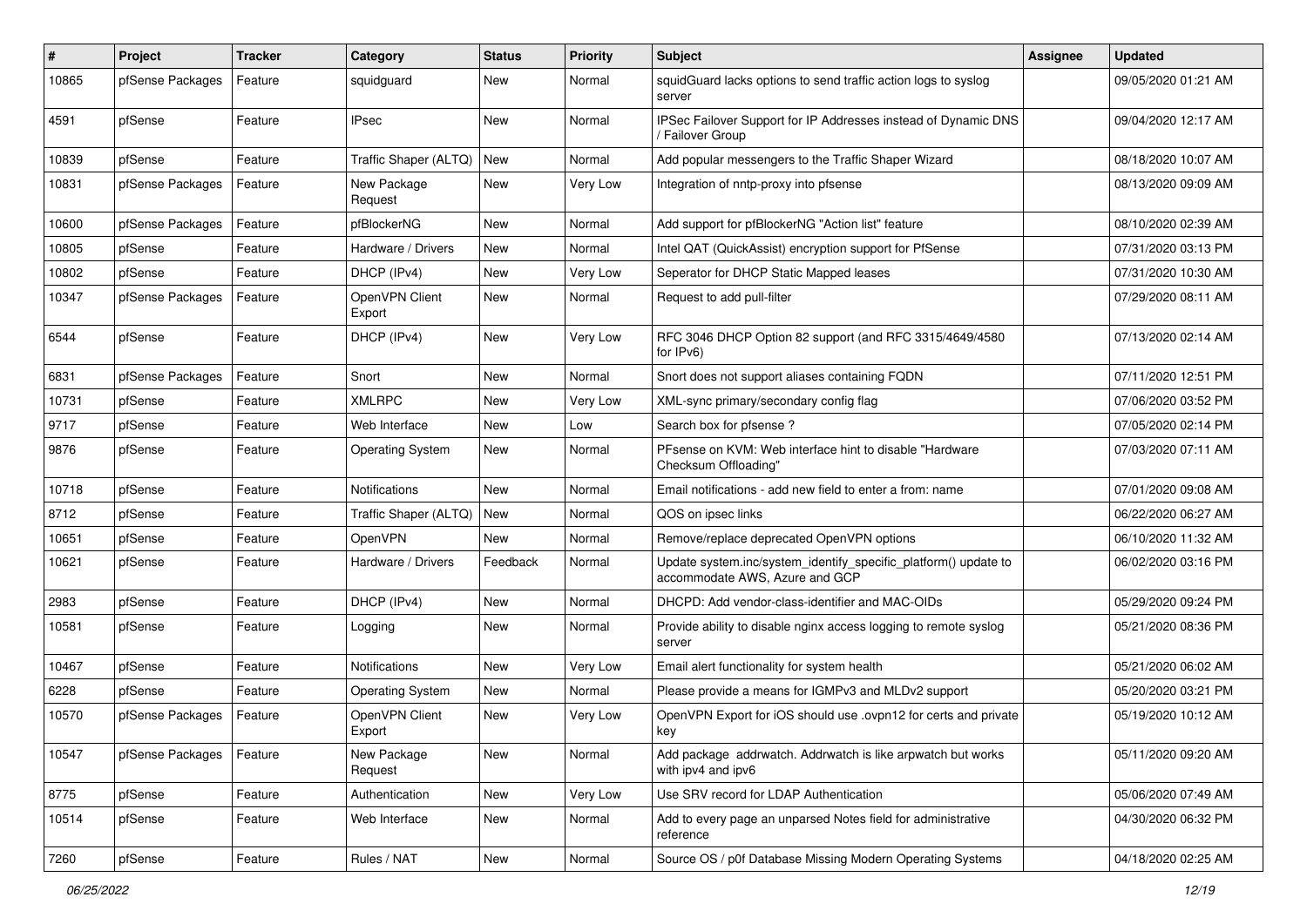| #     | Project          | <b>Tracker</b> | Category                                        | <b>Status</b> | <b>Priority</b> | <b>Subject</b>                                                                                         | <b>Assignee</b> | <b>Updated</b>      |
|-------|------------------|----------------|-------------------------------------------------|---------------|-----------------|--------------------------------------------------------------------------------------------------------|-----------------|---------------------|
| 10472 | pfSense Packages | Feature        | Suricata                                        | New           | Low             | Blocked host alert table break out by timestamp and type to allow<br>sorting by date                   |                 | 04/17/2020 12:46 PM |
| 9774  | pfSense Packages | Feature        | Squid                                           | New           | Normal          | Squid logs / remote logs                                                                               |                 | 04/17/2020 06:18 AM |
| 10468 | pfSense          | Feature        | Web Interface                                   | New           | Normal          | Allow to download log files from WebGUI                                                                |                 | 04/17/2020 06:17 AM |
| 9156  | pfSense          | Feature        | OpenVPN                                         | <b>New</b>    | Normal          | OpenVPN: Add tickbox for 'nopool' directive                                                            |                 | 04/14/2020 01:45 PM |
| 10237 | pfSense          | Feature        | Upgrade                                         | New           | Normal          | Take ZFS snapshot on Upgrade                                                                           |                 | 04/07/2020 03:58 PM |
| 10401 | pfSense          | Feature        | Dashboard                                       | New           | Normal          | Request: ability to sort/separate stopped/running Service(s) on<br>Dashboard -> Services Status widget |                 | 03/31/2020 04:48 PM |
| 10377 | pfSense Packages | Feature        | FreeRADIUS                                      | <b>New</b>    | Very Low        | Allow usage of TOTP (Google-Authenticator) without PIN                                                 |                 | 03/30/2020 11:43 AM |
| 9616  | pfSense Packages | Feature        | New Package<br>Request                          | New           | Normal          | Package for Docs                                                                                       |                 | 03/26/2020 06:34 AM |
| 3718  | pfSense          | Feature        | <b>IPv6 Router</b><br>Advertisements<br>(RADVD) | <b>New</b>    | Normal          | radvd - enhancement proposal: ability to advertise routes and<br>some fixes - patches attached         |                 | 03/22/2020 02:59 PM |
| 10358 | pfSense Packages | Feature        | <b>FRR</b>                                      | New           | Very Low        | <b>Stage FRR Configuration Changes</b>                                                                 |                 | 03/19/2020 06:48 AM |
| 10345 | pfSense          | Feature        | DHCP (IPv4)                                     | New           | Normal          | DHCP lease distinction between online and offline                                                      |                 | 03/16/2020 07:56 AM |
| 10312 | pfSense          | Feature        | Rules / NAT                                     | New           | Low             | Reordering of NAT rules without dragging                                                               |                 | 03/03/2020 07:28 AM |
| 9680  | pfSense          | Feature        | <b>DHCP Relay</b>                               | New           | Normal          | Seperate DHCP Server and relay per interface                                                           |                 | 02/27/2020 10:47 AM |
| 10258 | pfSense          | Feature        | Certificates                                    | New           | Very Low        | allow to sign CA                                                                                       |                 | 02/20/2020 04:20 AM |
| 10250 | pfSense          | Feature        | DHCP (IPv4)                                     | New           | Very Low        | DHCP lease view by interface                                                                           |                 | 02/11/2020 07:47 AM |
| 10204 | pfSense          | Feature        | Interfaces                                      | New           | Low             | Possible clarification of Track IPv6 Interface Subnet ID                                               |                 | 01/23/2020 01:04 PM |
| 10160 | pfSense Packages | Feature        | New Package<br>Request                          | New           | Normal          | Dedicated Maxmind GeoIP package including license registration                                         |                 | 01/03/2020 10:31 PM |
| 10144 | pfSense          | Feature        | Web Interface                                   | <b>New</b>    | Low             | Default Sort Order, DHCP Leases                                                                        |                 | 12/31/2019 06:47 PM |
| 10137 | pfSense          | Feature        | Package System                                  | New           | Normal          | net-mgmt/arpwatch: Update to 3.0                                                                       |                 | 12/30/2019 05:16 PM |
| 9973  | pfSense Packages | Feature        | <b>NRPE</b>                                     | <b>New</b>    | Normal          | Nagios NRPE package isn't IPv6 capable                                                                 |                 | 12/20/2019 03:15 PM |
| 9937  | pfSense          | Feature        | Authentication                                  | New           | Normal          | OpenVPN Login User Privilege                                                                           |                 | 11/29/2019 08:46 AM |
| 7078  | pfSense          | Feature        | OpenVPN                                         | New           | Low             | Allow reordering of client specific overrides in OpenVPN                                               |                 | 11/21/2019 02:48 PM |
| 9912  | pfSense Packages | Feature        | ntop                                            | New           | Normal          | add custom DPI to ntopng                                                                               |                 | 11/18/2019 10:57 AM |
| 8985  | pfSense Packages | Feature        | Suricata                                        | New           | Normal          | Suricata: allow configuration for external/internal additional<br>storage                              |                 | 11/13/2019 10:07 AM |
| 9044  | pfSense Packages | Feature        | New Package<br>Request                          | New           | Normal          | Add SoftEther                                                                                          |                 | 11/02/2019 10:51 AM |
| 1268  | pfSense          | Feature        | Certificates                                    | New           | Normal          | Allow mass renewing of certs                                                                           |                 | 11/01/2019 03:17 PM |
| 6103  | pfSense          | Feature        | <b>DNS Resolver</b>                             | New           | Normal          | DNS Resolver Outgoing Interfaces should be able to use<br>Gateway Groups                               |                 | 10/21/2019 08:02 AM |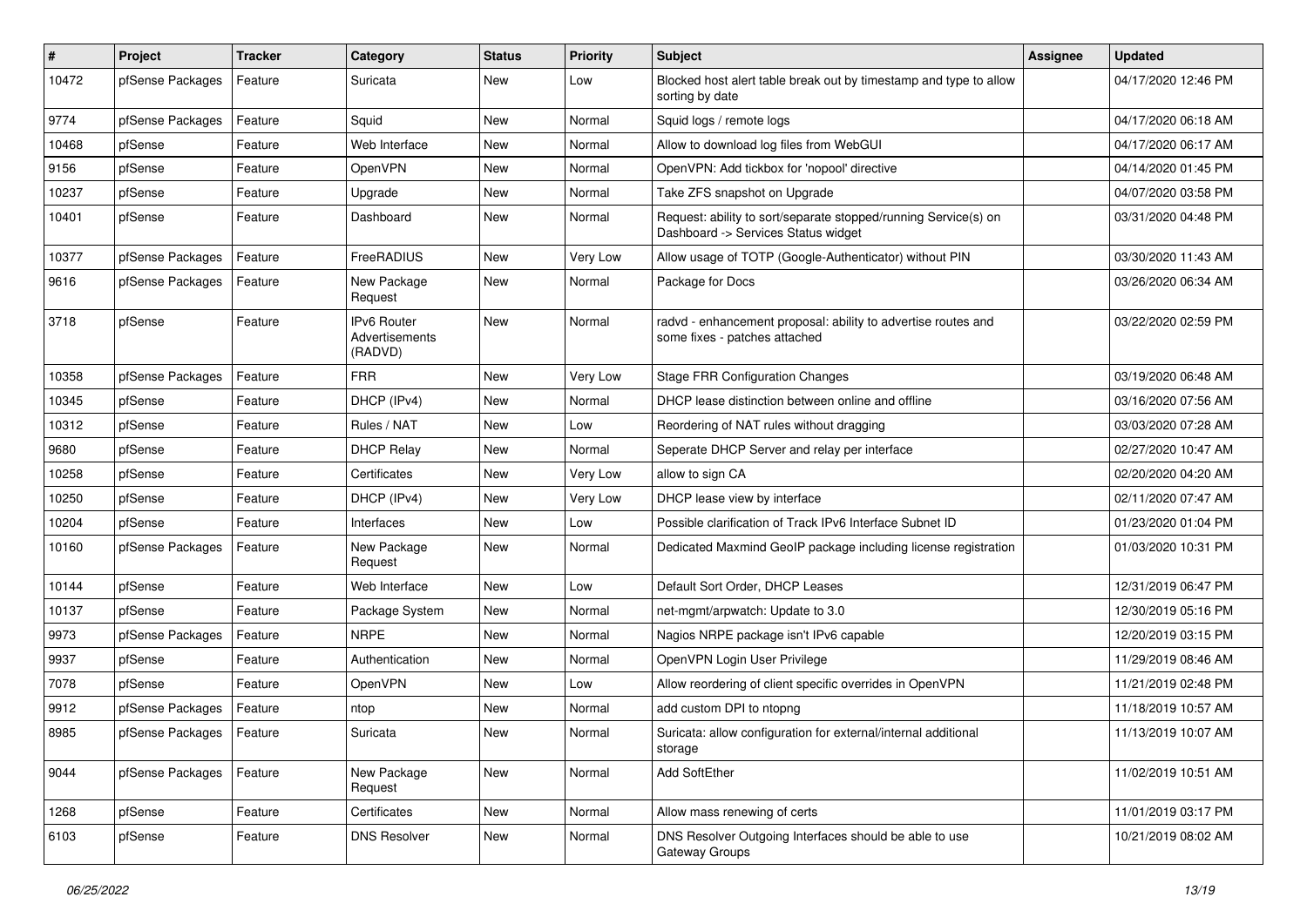| $\vert$ # | Project          | <b>Tracker</b> | Category               | <b>Status</b> | <b>Priority</b> | Subject                                                                              | <b>Assignee</b> | <b>Updated</b>      |
|-----------|------------------|----------------|------------------------|---------------|-----------------|--------------------------------------------------------------------------------------|-----------------|---------------------|
| 9838      | pfSense          | Feature        | OpenVPN                | New           | Normal          | PKCS11 support                                                                       |                 | 10/20/2019 02:12 PM |
| 9800      | pfSense          | Feature        | Hardware / Drivers     | New           | Normal          | Add toggle for net.isr.dispatch=deferred in GUI                                      |                 | 09/29/2019 06:18 AM |
| 9775      | pfSense          | Feature        | Backup / Restore       | New           | Normal          | AutoConfigBackup - Rolling per day/hour cap on changes,<br>retention policy          |                 | 09/20/2019 09:19 AM |
| 9749      | pfSense Packages | Feature        | Status_Monitoring      | New           | Normal          | 95th percentile missing for quality in monitoring                                    |                 | 09/12/2019 10:39 AM |
| 895       | pfSense          | Feature        | PPP Interfaces         | New           | Very Low        | PPP subsystem MPPE/MPPC support                                                      |                 | 09/10/2019 04:24 PM |
| 9732      | pfSense          | Feature        | DHCP (IPv4)            | New           | Normal          | System UTC time offset in DHCP Option 2                                              |                 | 09/06/2019 08:39 PM |
| 9725      | pfSense Packages | Feature        | ACME                   | New           | Very Low        | Ability to use template variables in acme package                                    |                 | 09/04/2019 07:12 AM |
| 753       | pfSense          | Feature        | <b>OpenVPN</b>         | New           | Normal          | Add OpenVPN foreign option support                                                   |                 | 09/02/2019 10:38 AM |
| 9704      | pfSense Packages | Feature        | FreeRADIUS             | New           | Normal          | Enable filter username                                                               |                 | 08/27/2019 12:07 PM |
| 4503      | pfSense Packages | Feature        | New Package<br>Request | New           | Normal          | GNUGateKeeper H.323 Proxy Package                                                    |                 | 08/27/2019 02:54 AM |
| 1388      | pfSense          | Feature        | Multi-WAN              | New           | Normal          | 3G outbound failover connection with auto dial-up and hang-up                        |                 | 08/21/2019 11:27 AM |
| 4499      | pfSense          | Feature        | LAGG Interfaces        | New           | Normal          | pfSense LAGG interfaces; unable to set speed and duplex for<br>member interfaces.    |                 | 08/21/2019 11:16 AM |
| 336       | pfSense          | Feature        | LAGG Interfaces        | New           | Normal          | Option to create lagg under assign interfaces                                        |                 | 08/21/2019 11:16 AM |
| 3288      | pfSense          | Feature        | Rules / NAT            | New           | Normal          | Macros for Interface Networks on Outbound NAT rule Source<br>drop-down               |                 | 08/21/2019 11:02 AM |
| 6207      | pfSense          | Feature        | Rules / NAT            | New           | Normal          | Please, add "THIS_IF broadcast" Macro for use in firewall rules                      |                 | 08/21/2019 11:01 AM |
| 5735      | pfSense          | Feature        | Aliases / Tables       | New           | Very Low        | Automaticaly add DHCP leases to alias list or make it readable in<br>selected fields |                 | 08/21/2019 11:01 AM |
| 4195      | pfSense          | Feature        | Aliases / Tables       | <b>New</b>    | Low             | Aliases: sections                                                                    |                 | 08/21/2019 11:01 AM |
| 3387      | pfSense          | Feature        | Aliases / Tables       | New           | Normal          | process_alias_urItable Frequency                                                     |                 | 08/21/2019 11:01 AM |
| 7563      | pfSense          | Feature        | L <sub>2</sub> TP      | <b>New</b>    | Normal          | I2tp Suggestion: consider allowing IP/Subnet for the user.                           |                 | 08/21/2019 10:52 AM |
| 6283      | pfSense          | Feature        | DHCP (IPv6)            | New           | Normal          | Register DHCPv6 leases with DNS resolver                                             |                 | 08/21/2019 10:48 AM |
| 7441      | pfSense          | Feature        | DHCP (IPv4)            | New           | Low             | Display start/end times for Static Mapping leases on DHCP<br>Leases/DHCPv6 Leases    |                 | 08/21/2019 10:48 AM |
| 8243      | pfSense          | Feature        | <b>XMLRPC</b>          | New           | Normal          | Sync dashboard settings over xmlrpc                                                  |                 | 08/21/2019 10:42 AM |
| 8170      | pfSense          | Feature        | <b>XMLRPC</b>          | New           | Normal          | XMLRPC Sync deletes entires on remote System                                         |                 | 08/21/2019 10:42 AM |
| 5825      | pfSense          | Feature        | Authentication         | New           | Normal          | Allow EAP-RADIUS for authentication servers                                          |                 | 08/21/2019 10:32 AM |
| 4098      | pfSense          | Feature        | Authentication         | New           | Normal          | Add option to force a password change on login                                       |                 | 08/21/2019 10:31 AM |
| 1656      | pfSense          | Feature        | Diagnostics            | New           | Normal          | Teach pfctl to kill states by port number                                            |                 | 08/21/2019 09:55 AM |
| 7442      | pfSense          | Feature        | Diagnostics            | New           | Low             | Suggestions for Diagnostics / ARP Table and Diagnostics / NDP<br>Table               |                 | 08/21/2019 09:27 AM |
| 7459      | pfSense          | Feature        | Diagnostics            | New           | Low             | "Refresh" button for Diagnostics/Tables display                                      |                 | 08/21/2019 09:27 AM |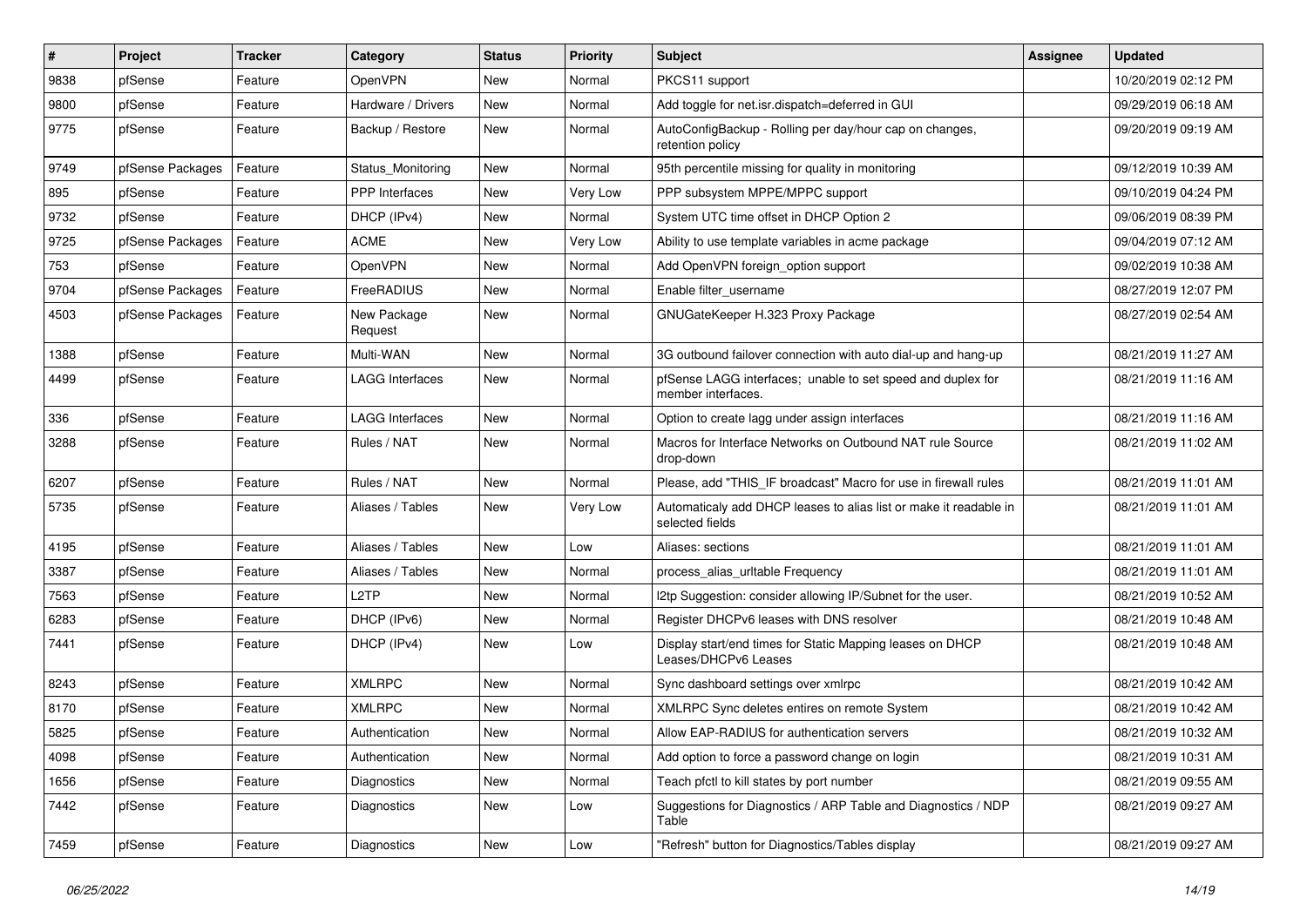| $\sharp$ | Project          | <b>Tracker</b> | Category                                        | <b>Status</b> | <b>Priority</b> | Subject                                                                           | <b>Assignee</b> | <b>Updated</b>      |
|----------|------------------|----------------|-------------------------------------------------|---------------|-----------------|-----------------------------------------------------------------------------------|-----------------|---------------------|
| 8694     | pfSense          | Feature        | Authentication                                  | New           | Very Low        | Client CA Auth for PFSense WebGui                                                 |                 | 08/21/2019 09:25 AM |
| 9253     | pfSense          | Feature        | User Manager /<br>Privileges                    | New           | Normal          | RFE: True View-Only WebCFG options                                                |                 | 08/21/2019 09:21 AM |
| 8558     | pfSense          | Feature        | Web Interface                                   | <b>New</b>    | Normal          | Add more table sorting in various UI pages                                        |                 | 08/21/2019 09:14 AM |
| 8483     | pfSense          | Feature        | Traffic Shaper (ALTQ)                           | <b>New</b>    | Normal          | Allow user to choose order of Queues status                                       |                 | 08/21/2019 09:12 AM |
| 8316     | pfSense          | Feature        | Rules / NAT                                     | New           | Low             | expiration date when creating new rules                                           |                 | 08/21/2019 09:11 AM |
| 7781     | pfSense          | Feature        | Rules / NAT                                     | <b>New</b>    | Normal          | Please Enable Rule Separators on Manual Outbound NAT                              |                 | 08/21/2019 09:07 AM |
| 7182     | pfSense          | Feature        | Dashboard                                       | <b>New</b>    | Normal          | Break up System Widget on the Dashboard                                           |                 | 08/21/2019 08:59 AM |
| 7418     | pfSense          | Feature        | Dynamic DNS                                     | New           | Normal          | Dynamic dns should be sorted interface name                                       |                 | 08/21/2019 08:58 AM |
| 6842     | pfSense          | Feature        | Package System                                  | <b>New</b>    | Low             | Package Manager progress bar should indicate overall progress                     |                 | 08/21/2019 08:55 AM |
| 7181     | pfSense          | Feature        | Rules / NAT                                     | New           | Low             | Add Top and Add Bottom on Seperator                                               |                 | 08/21/2019 08:55 AM |
| 1883     | pfSense          | Feature        | <b>Traffic Shaper</b><br>(Limiters)             | <b>New</b>    | Normal          | Diag > Limiter Info presentation enhancement                                      |                 | 08/20/2019 03:46 PM |
| 6804     | pfSense          | Feature        | <b>Diagnostics</b>                              | <b>New</b>    | Very Low        | Add row counter into Diagnostics -> Edit File                                     |                 | 08/20/2019 03:44 PM |
| 6602     | pfSense          | Feature        | User Manager /<br>Privileges                    | <b>New</b>    | Normal          | Config writes denied via "deny config write" permission should<br>notify as such  |                 | 08/20/2019 03:43 PM |
| 5556     | pfSense          | Feature        | Diagnostics                                     | <b>New</b>    | Normal          | No error when downloading non-existing file on<br>Diagnostics/Execute             |                 | 08/20/2019 03:43 PM |
| 2049     | pfSense          | Feature        | Rules / NAT                                     | <b>New</b>    | Normal          | Show Auto Generated Rules and Use them to turn features on/off<br>when applicable |                 | 08/20/2019 03:37 PM |
| 5567     | pfSense          | Feature        | Dashboard                                       | <b>New</b>    | Low             | CARP status widget does not update in real time                                   |                 | 08/20/2019 03:33 PM |
| 4456     | pfSense          | Feature        | Diagnostics                                     | <b>New</b>    | Normal          | Packet capture additional filtering options                                       |                 | 08/20/2019 03:30 PM |
| 4997     | pfSense          | Feature        | Rules / NAT                                     | <b>New</b>    | Normal          | Add setting option to choose default log action for new firewall<br>rules         |                 | 08/20/2019 03:29 PM |
| 4265     | pfSense          | Feature        | UPnP/NAT-PMP                                    | <b>New</b>    | Normal          | UPNP allow use of alias and schedule                                              |                 | 08/20/2019 02:57 PM |
| 7974     | pfSense          | Feature        | Dashboard                                       | <b>New</b>    | Normal          | <b>ZFS RAID Monitor Not available</b>                                             |                 | 08/20/2019 01:34 PM |
| 1947     | pfSense          | Feature        | Rules / NAT                                     | <b>New</b>    | Normal          | Option to kill all states when creating a block rule                              |                 | 08/20/2019 01:09 PM |
| 1937     | pfSense          | Feature        | Rules / NAT                                     | <b>New</b>    | Normal          | Support for rule groupings                                                        |                 | 08/20/2019 12:42 PM |
| 4470     | pfSense          | Feature        | <b>IPv6 Router</b><br>Advertisements<br>(RADVD) | New           | Normal          | RA page in GUI                                                                    |                 | 08/20/2019 12:20 PM |
| 3162     | pfSense          | Feature        | PPP Interfaces                                  | New           | Low             | MLPPP Status of connections                                                       |                 | 08/20/2019 10:20 AM |
| 1833     | pfSense          | Feature        | <b>PPTP</b>                                     | New           | Normal          | PPTP type WAN IPv6 support                                                        |                 | 08/20/2019 10:12 AM |
| 8279     | pfSense Packages | Feature        | pfBlockerNG                                     | New           | Normal          | Consider adding a new option to the Rule Order                                    |                 | 08/20/2019 09:00 AM |
| 7414     | pfSense Packages | Feature        | Snort                                           | New           | Normal          | snort needs automated refresh on ip change                                        |                 | 08/20/2019 08:55 AM |
| 4914     | pfSense          | Feature        | Diagnostics                                     | New           | Low             | Packet Capture Settings                                                           |                 | 08/20/2019 08:51 AM |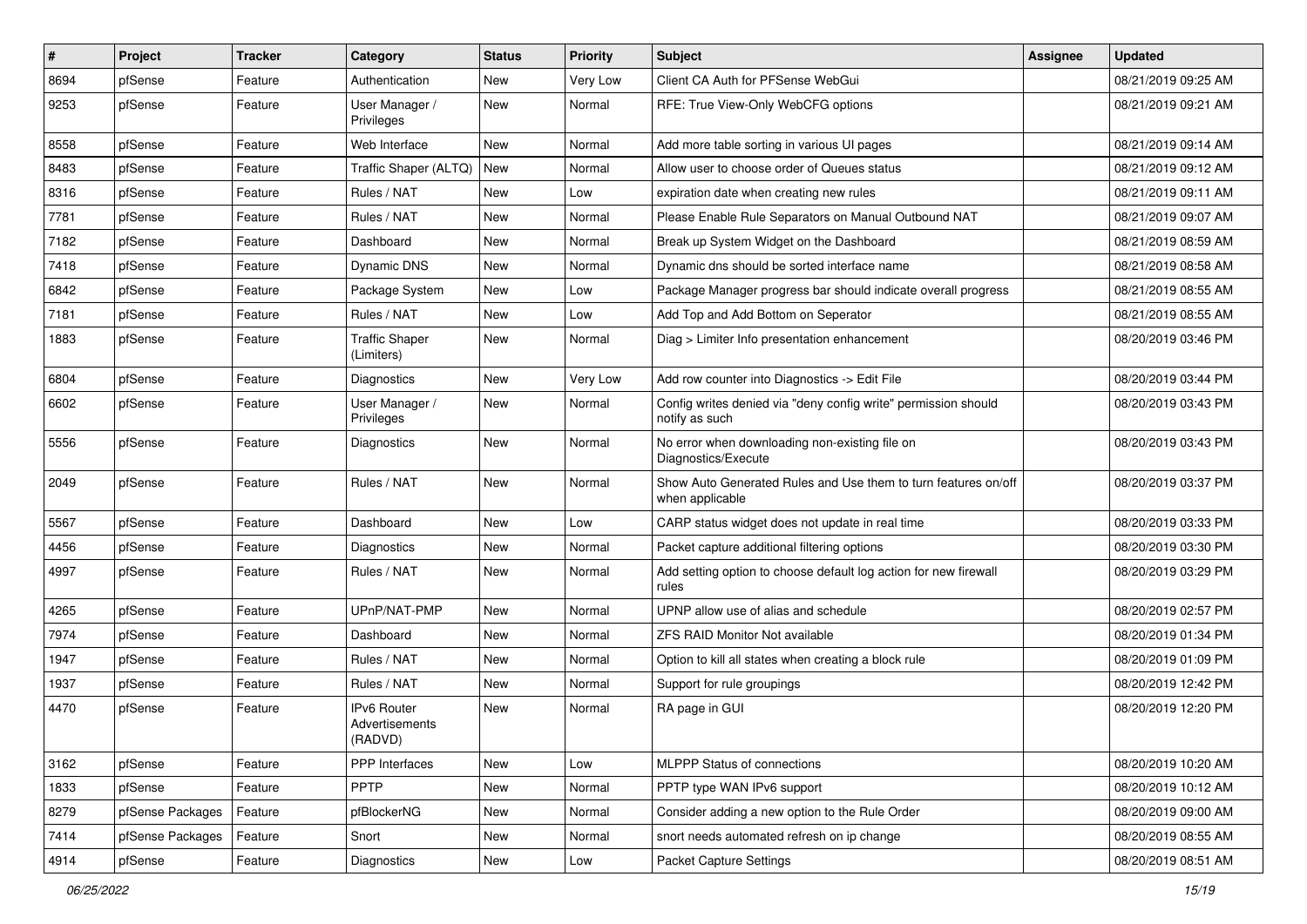| $\pmb{\#}$ | Project          | <b>Tracker</b> | Category                 | <b>Status</b> | <b>Priority</b> | <b>Subject</b>                                                                                                                        | <b>Assignee</b> | <b>Updated</b>      |
|------------|------------------|----------------|--------------------------|---------------|-----------------|---------------------------------------------------------------------------------------------------------------------------------------|-----------------|---------------------|
| 6574       | pfSense          | Feature        | Hardware / Drivers       | <b>New</b>    | Normal          | Support USB RNDIS network interfaces                                                                                                  |                 | 08/20/2019 08:46 AM |
| 7902       | pfSense Packages | Feature        | OpenVPN Client<br>Export | <b>New</b>    | Low             | allow vpn client export of other to be a blank field                                                                                  |                 | 08/19/2019 03:33 PM |
| 7699       | pfSense Packages | Feature        | OpenVPN Client<br>Export | <b>New</b>    | Normal          | OpenVPN Client Export - Default Gateway                                                                                               |                 | 08/19/2019 03:32 PM |
| 9038       | pfSense          | Feature        | Logging                  | <b>New</b>    | Normal          | Live view of any log file                                                                                                             |                 | 08/19/2019 02:55 PM |
| 7683       | pfSense Packages | Feature        | New Package<br>Request   | <b>New</b>    | Low             | Splunk Universal Forwarder Package                                                                                                    |                 | 08/19/2019 02:54 PM |
| 7720       | pfSense          | Feature        | Hardware / Drivers       | <b>New</b>    | Normal          | Add general watchdog kernel modules (like ichwd) and<br>watchdogd support in the GUI.                                                 |                 | 08/19/2019 01:20 PM |
| 6845       | pfSense          | Feature        | Interfaces               | <b>New</b>    | Normal          | DHCP / DHCPv6 WAN client status page                                                                                                  |                 | 08/19/2019 12:37 PM |
| 2323       | pfSense          | Feature        | DHCP (IPv4)              | <b>New</b>    | Low             | GUI doesn't allow to configure DHCP server to serve IP<br>addresses belonging to subnets wich are not associated with an<br>interface |                 | 08/19/2019 10:27 AM |
| 2774       | pfSense          | Feature        | DHCP (IPv4)              | <b>New</b>    | Normal          | Extend DHCP Pools code to allow using different subnets                                                                               |                 | 08/19/2019 10:27 AM |
| 7686       | pfSense Packages | Feature        | haproxy                  | <b>New</b>    | Normal          | Add option in HAProxy to configure SSL defaults based on the<br>Mozilla SSL Configuration Generator                                   |                 | 08/16/2019 01:09 PM |
| 8031       | pfSense Packages | Feature        | FreeRADIUS               | <b>New</b>    | Normal          | FreeRADIUS copy entry function                                                                                                        |                 | 08/16/2019 01:01 PM |
| 4681       | pfSense          | Feature        | Backup / Restore         | <b>New</b>    | Normal          | AutoConfigBackup make a way to easily download a saved<br>backup                                                                      |                 | 08/16/2019 12:46 PM |
| 9627       | pfSense          | Feature        | Captive Portal           | <b>New</b>    | Normal          | Captive Portal only shows authenticated users                                                                                         |                 | 08/14/2019 02:48 PM |
| 9293       | pfSense          | Feature        | Web Interface            | <b>New</b>    | Low             | Provide WebUI message (banner) prior to login                                                                                         |                 | 08/14/2019 02:39 PM |
| 9575       | pfSense          | Feature        | DHCP (IPv6)              | New           | Very Low        | RFC 7078 - Distributing Address Selection Policy Using DHCPv6                                                                         |                 | 08/14/2019 02:39 PM |
| 9591       | pfSense          | Feature        | Rules / NAT              | <b>New</b>    | Normal          | Add under firewall rules a search box                                                                                                 |                 | 08/14/2019 02:39 PM |
| 9288       | pfSense          | Feature        | Authentication           | <b>New</b>    | Normal          | SSHGuard add pfSense signature in standard                                                                                            |                 | 08/14/2019 01:19 PM |
| 9222       | pfSense          | Feature        | Authentication           | <b>New</b>    | Normal          | Add sshguard log when release an IP                                                                                                   |                 | 08/14/2019 01:00 PM |
| 9060       | pfSense          | Feature        | Logging                  | <b>New</b>    | Normal          | add rule name filtering field for firewall log viewer                                                                                 |                 | 08/14/2019 12:38 PM |
| 8929       | pfSense          | Feature        | Web Interface            | <b>New</b>    | Normal          | Scroll bar css dark theme                                                                                                             |                 | 08/14/2019 12:16 PM |
| 8458       | pfSense          | Feature        | Dashboard                | <b>New</b>    | Low             | Allow reordering of interface widget                                                                                                  |                 | 08/14/2019 10:52 AM |
| 8372       | pfSense          | Feature        | Logging                  | <b>New</b>    | Normal          | add gui setting to adjust refresh rate for dynamic firewall logs                                                                      |                 | 08/14/2019 10:31 AM |
| 7541       | pfSense          | Feature        | Installer                | <b>New</b>    | Normal          | ZFS Install, add hot spare option                                                                                                     |                 | 08/14/2019 09:32 AM |
| 7881       | pfSense          | Feature        | <b>OpenVPN</b>           | <b>New</b>    | Normal          | OpenVPN client - add support for multiple server entries                                                                              |                 | 08/14/2019 09:32 AM |
| 8036       | pfSense          | Feature        | <b>IPsec</b>             | New           | Normal          | Want to run multiple Mobile Client IKEv2 server instances                                                                             |                 | 08/14/2019 09:31 AM |
| 7812       | pfSense          | Feature        | Web Interface            | New           | Normal          | ZFS handling of autopreplace                                                                                                          |                 | 08/13/2019 03:53 PM |
| 7800       | pfSense          | Feature        | Logging                  | New           | Normal          | Add option for state logging                                                                                                          |                 | 08/13/2019 03:51 PM |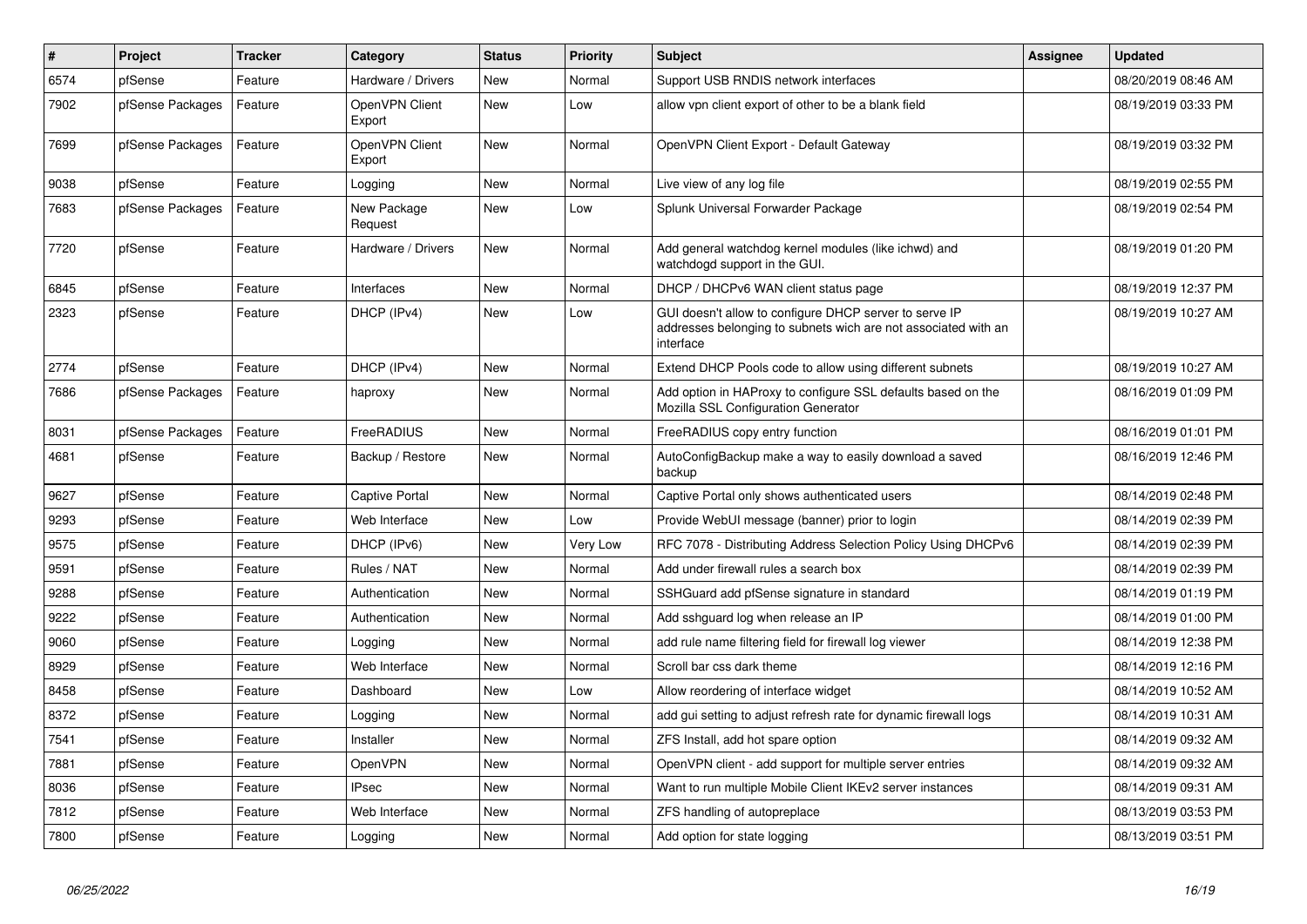| #    | Project          | <b>Tracker</b> | Category                                 | <b>Status</b> | <b>Priority</b> | <b>Subject</b>                                                                          | <b>Assignee</b> | <b>Updated</b>      |
|------|------------------|----------------|------------------------------------------|---------------|-----------------|-----------------------------------------------------------------------------------------|-----------------|---------------------|
| 7761 | pfSense          | Feature        | Rules / NAT                              | New           | Normal          | Add a way to match on IPv6 proto=0 (hop-by-hop header<br>extension)                     |                 | 08/13/2019 03:49 PM |
| 7738 | pfSense          | Feature        | <b>IPsec</b>                             | New           | Normal          | Highlight which IPSec (or other VPN) crypto modes are<br>hardware-accelerated in the UI |                 | 08/13/2019 03:46 PM |
| 5619 | pfSense          | Feature        | <b>Operating System</b>                  | New           | Normal          | Curl with ARES support                                                                  |                 | 08/13/2019 02:56 PM |
| 7030 | pfSense          | Feature        | Multi-WAN                                | New           | Very Low        | New Feature Load Balance Per Amount Of GB                                               |                 | 08/13/2019 02:56 PM |
| 6796 | pfSense          | Feature        | Interfaces                               | New           | Normal          | Allow hostnames as GRE and GIF endpoints                                                |                 | 08/13/2019 02:35 PM |
| 6816 | pfSense          | Feature        | IPv6 Router<br>Advertisements<br>(RADVD) | New           | Normal          | Status and/or Diagnostics page for radvd                                                |                 | 08/13/2019 02:35 PM |
| 6554 | pfSense          | Feature        | <b>NTPD</b>                              | New           | Normal          | Reintroduce NTP mode7 for IEEE 1588 PTPd interop                                        |                 | 08/13/2019 01:40 PM |
| 6555 | pfSense Packages | Feature        | New Package<br>Request                   | New           | Normal          | Support IEEE 1588                                                                       |                 | 08/13/2019 01:40 PM |
| 6604 | pfSense          | Feature        | <b>NTPD</b>                              | New           | Normal          | Allow NTP server list to be overridden by DHCP/PPP                                      |                 | 08/13/2019 01:39 PM |
| 6615 | pfSense          | Feature        | DHCP (IPv4)                              | New           | Normal          | new DHCP server option                                                                  |                 | 08/13/2019 01:39 PM |
| 6412 | pfSense          | Feature        | <b>Operating System</b>                  | New           | Normal          | Add includedir directive for /var/etc/xinet.d to xinetd configuration                   |                 | 08/13/2019 01:23 PM |
| 6469 | pfSense          | Feature        | Console Menu                             | New           | Normal          | Improve help + self documentation in console PHP shell                                  |                 | 08/13/2019 01:23 PM |
| 6470 | pfSense Packages | Feature        | New Package<br>Request                   | New           | Normal          | CloudFlare Integration Module                                                           |                 | 08/13/2019 01:23 PM |
| 6539 | pfSense          | Feature        | Rules / NAT                              | New           | Normal          | ICMPv6 filtering requires multiple rules - no range support                             |                 | 08/13/2019 01:23 PM |
| 4472 | pfSense          | Feature        | Build / Release                          | New           | Normal          | Cryptographically sign every (sub-)release                                              |                 | 08/13/2019 12:53 PM |
| 5080 | pfSense          | Feature        | DHCP (IPv4)                              | New           | Normal          | Settings tab under Services>DHCP Server                                                 |                 | 08/13/2019 12:53 PM |
| 4707 | pfSense          | Feature        | Rules / NAT                              | New           | Normal          | Can't override block port 0 rules in filter.inc                                         |                 | 08/13/2019 12:53 PM |
| 2024 | pfSense          | Feature        | Package System                           | New           | Normal          | RRD Graphs for packages                                                                 |                 | 08/13/2019 12:24 PM |
| 2771 | pfSense          | Feature        | Rules / NAT                              | New           | Normal          | Add packet tracing simulator                                                            |                 | 08/13/2019 12:24 PM |
| 385  | pfSense          | Feature        | <b>Captive Portal</b>                    | New           | Normal          | Reverse captive portal                                                                  |                 | 08/13/2019 12:23 PM |
| 3424 | pfSense Packages | Feature        | New Package<br>Request                   | New           | Normal          | <b>SCEP</b> server                                                                      |                 | 08/13/2019 10:02 AM |
| 8517 | pfSense Packages | Feature        | New Package<br>Request                   | <b>New</b>    | Normal          | OpenConnect client                                                                      |                 | 08/13/2019 10:01 AM |
| 6789 | pfSense Packages | Feature        | Squid                                    | New           | Normal          | disgest_ldap_auth                                                                       |                 | 08/13/2019 09:57 AM |
| 4928 | pfSense Packages | Feature        | squidguard                               | New           | Normal          | Surftool - New Package to turn squidguard groups(/acls) on or off                       |                 | 08/13/2019 09:57 AM |
| 7602 | pfSense          | Feature        | <b>Operating System</b>                  | New           | Normal          | Auto-Create bootable USB for recovery                                                   |                 | 08/13/2019 09:50 AM |
| 7799 | pfSense          | Feature        | Rules / NAT                              | New           | Normal          | Make an ajax call to toggle logging by clicking on the logging icon<br>next to a rule   |                 | 08/13/2019 09:40 AM |
| 8099 | pfSense Packages | Feature        | Telegraf                                 | New           | Normal          | Add more configuration flexibility to Telegraf                                          |                 | 08/13/2019 09:39 AM |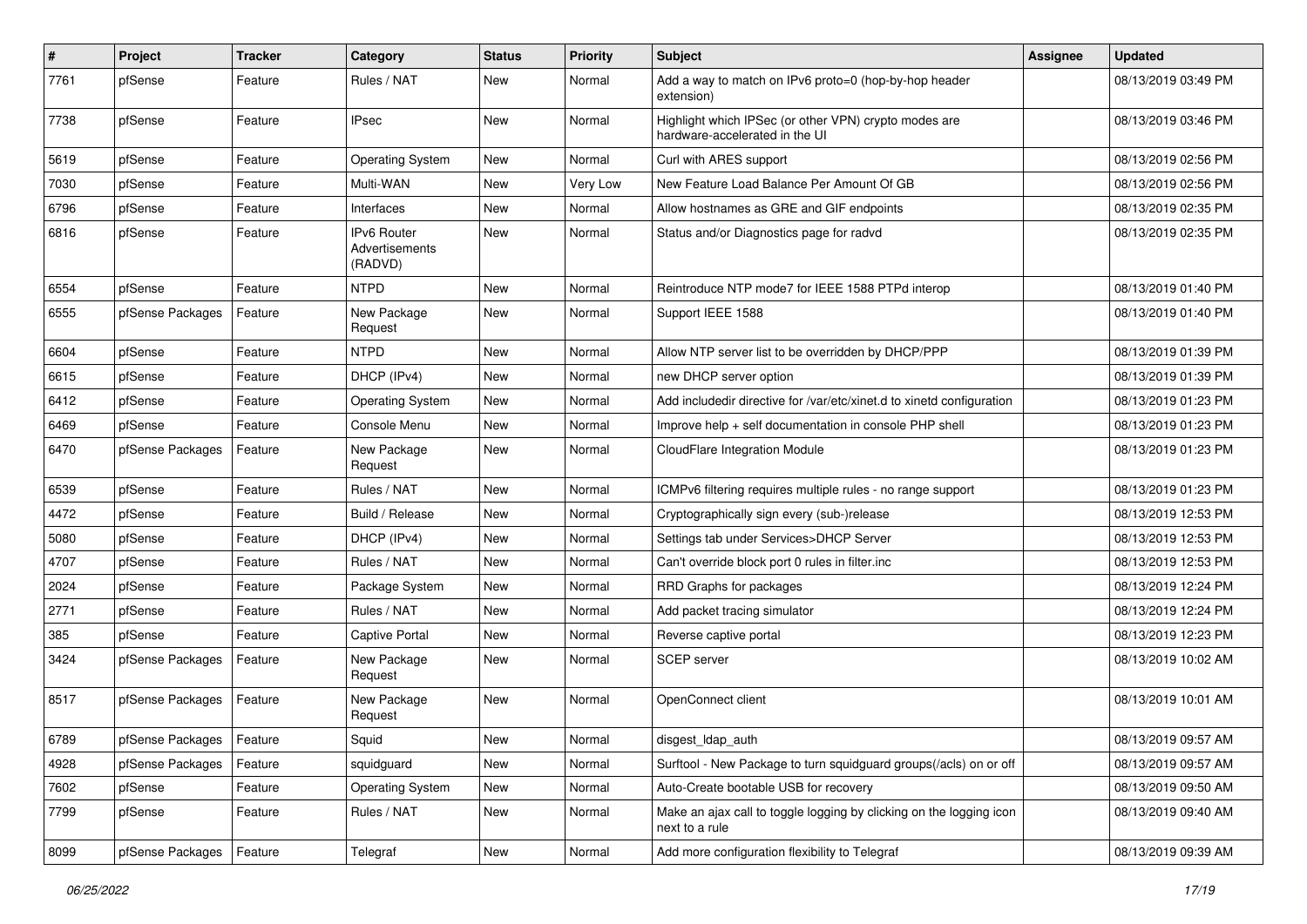| #    | Project          | <b>Tracker</b> | Category                     | <b>Status</b> | <b>Priority</b> | Subject                                                                                                                            | <b>Assignee</b> | <b>Updated</b>      |
|------|------------------|----------------|------------------------------|---------------|-----------------|------------------------------------------------------------------------------------------------------------------------------------|-----------------|---------------------|
| 8146 | pfSense Packages | Feature        | <b>BIND</b>                  | New           | Normal          | Zone Domain Records more powerfull for BIND Zones                                                                                  |                 | 08/13/2019 09:39 AM |
| 9085 | pfSense Packages | Feature        | OpenVPN Client<br>Export     | New           | Low             | OpenVPN connect/disconnect scripts                                                                                                 |                 | 08/13/2019 09:15 AM |
| 7449 | pfSense Packages | Feature        | OpenVPN Client<br>Export     | New           | Normal          | feature request for openvpn-client-export package, add the<br>support for openvpn up and down script, for mapping network<br>drive |                 | 08/06/2019 05:06 PM |
| 9648 | pfSense Packages | Feature        | haproxy                      | New           | Very Low        | Multiple node Sync HAProxy configuration to backup CARP<br>members via XMLRPC.                                                     |                 | 07/25/2019 10:04 AM |
| 9621 | pfSense          | Feature        | User Manager /<br>Privileges | New           | Normal          | More convenient deletion of single user privileges                                                                                 |                 | 07/09/2019 03:09 AM |
| 8982 | pfSense Packages | Feature        | haproxy                      | New           | Normal          | HAproxy ACL support for map in configuration UI                                                                                    |                 | 06/25/2019 01:49 AM |
| 9599 | pfSense Packages | Feature        | haproxy                      | New           | Normal          | Support for "peers" in HAproxy                                                                                                     |                 | 06/25/2019 01:47 AM |
| 9574 | pfSense          | Feature        | Package System               | New           | Normal          | Show changelog at package upgrade                                                                                                  |                 | 06/02/2019 04:35 AM |
| 9464 | pfSense          | Feature        | Interfaces                   | New           | Normal          | Marvell 6000 -- netgate hardware (e.g.: XG-7100, XG-3100)<br>internal switch LACP support                                          |                 | 04/08/2019 07:58 AM |
| 9436 | pfSense          | Feature        | <b>DNS Resolver</b>          | New           | Normal          | Unbound: enable dnstap support                                                                                                     |                 | 03/27/2019 07:54 PM |
| 3652 | pfSense          | Feature        | OpenVPN                      | New           | Normal          | OpenVPN - Dynamic IPv6 Tunnel Network                                                                                              |                 | 03/20/2019 09:50 AM |
| 9289 | pfSense Packages | Feature        | Snort                        | New           | Normal          | Snort enable react                                                                                                                 |                 | 03/16/2019 09:04 PM |
| 5646 | pfSense Packages | Feature        | Squid                        | New           | Normal          | Squid3 package Authentication Method: Kerberos/AD                                                                                  |                 | 02/18/2019 05:34 PM |
| 7535 | pfSense Packages | Feature        | Snort                        | New           | Normal          | Snort messages filling System / General. Should have its own<br>log.                                                               |                 | 02/18/2019 05:29 PM |
| 8230 | pfSense Packages | Feature        | Telegraf                     | New           | Normal          | telegraf automatic input plugins configuration for enabled pfsense<br>package                                                      |                 | 02/18/2019 05:23 PM |
| 9046 | pfSense Packages | Feature        | Telegraf                     | <b>New</b>    | High            | telegraf feature request                                                                                                           |                 | 02/18/2019 03:38 PM |
| 9336 | pfSense          | Feature        | Notifications                | New           | Very Low        | Make Dynamic DNS update notification e-mail optional                                                                               |                 | 02/18/2019 11:49 AM |
| 9299 | pfSense Packages | Feature        | <b>ACME</b>                  | New           | Normal          | ACME package: Automate add/remove firewall rule for port<br>forwarding                                                             |                 | 01/30/2019 10:09 PM |
| 8232 | pfSense Packages | Feature        | haproxy                      | New           | Normal          | different ssl options based on the sni name                                                                                        |                 | 01/30/2019 10:36 AM |
| 7244 | pfSense          | Feature        | Developer Tools              | New           | Normal          | Publish pfsense as a Vagrant Basebox                                                                                               |                 | 01/29/2019 04:09 AM |
| 9077 | pfSense Packages | Feature        | haproxy                      | New           | Normal          | haproxy UI: Add seperator lines                                                                                                    |                 | 10/29/2018 06:06 AM |
| 9063 | pfSense          | Feature        | Dynamic DNS                  | New           | Normal          | Allow dynamic DNS client entry to specify which Check IP service<br>to use                                                         |                 | 10/24/2018 11:53 AM |
| 8869 | pfSense Packages | Feature        | haproxy                      | New           | Normal          | HAproxy should use RFC 7919 DH parameter files                                                                                     |                 | 10/17/2018 10:46 AM |
| 8769 | pfSense Packages | Feature        | FreeRADIUS                   | New           | Normal          | Allow FreeRADIUS users to change their own Passwords and<br>Pins                                                                   |                 | 10/11/2018 11:34 AM |
| 1136 | pfSense          | Feature        | Rules / NAT                  | New           | Normal          | Add logic to automatically avoid route-to for static route networks                                                                |                 | 10/09/2018 05:11 AM |
| 8879 | pfSense          | Feature        | DHCP (IPv4)                  | New           | Very Low        | DHCP options ADD force options                                                                                                     |                 | 09/07/2018 09:14 AM |